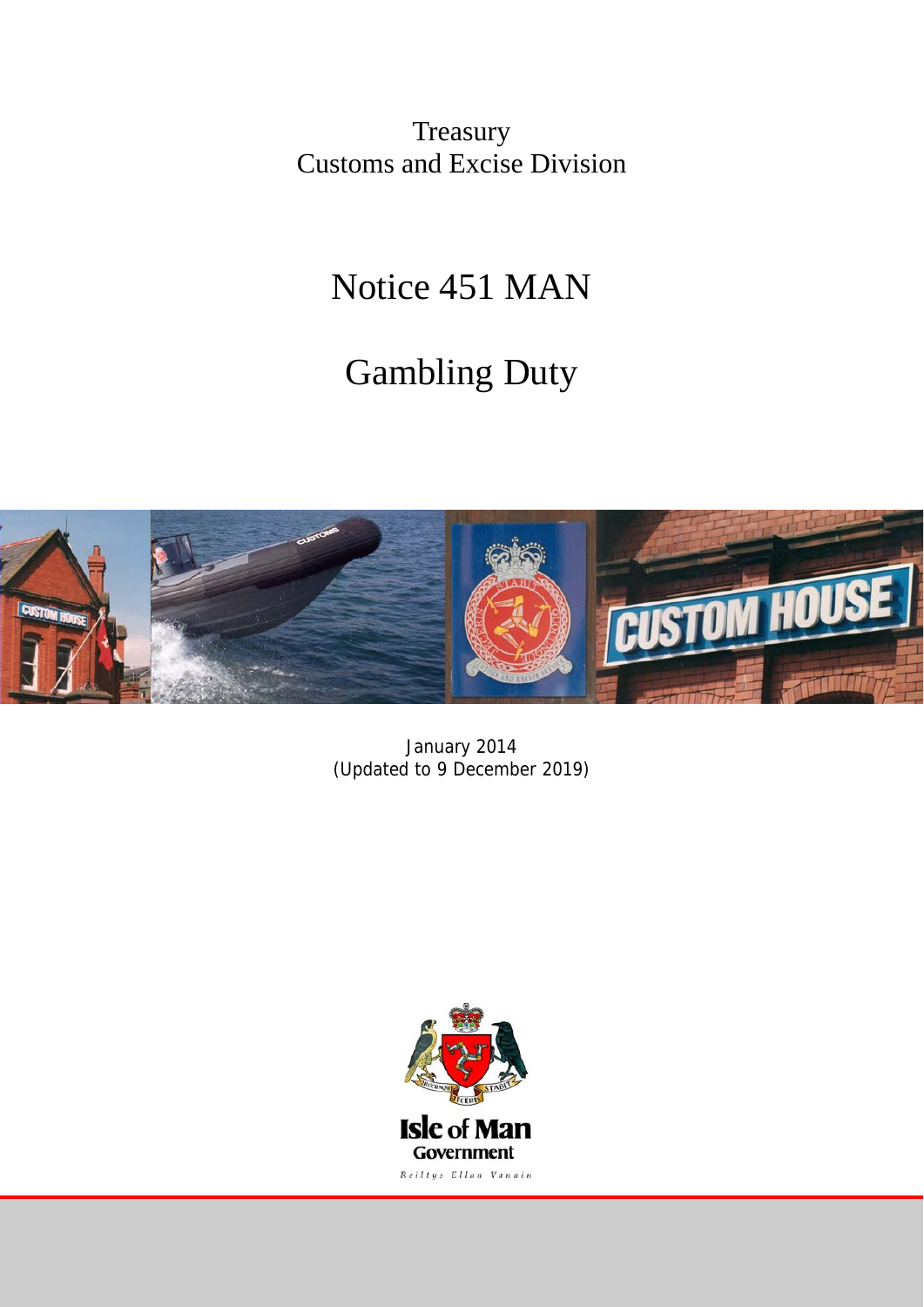### **Contents**

### **General**

- 1. What this Notice is about
- 2. … Omitted.
- 3. Can an operator advertise in the UK?

### **About the Duty**

- 4. What activities are subject to Gambling Duty?
- 5. Bets for community benefit
- 6. How is the liability to duty determined?
- 7. What types of gambling use the retained profits basis?
- 8. Are there any exemptions from duty?
- 9. Disaster recovery/business continuity
- 10. Is there any relief for duty or tax paid elsewhere in respect of the same activity
- 11. Can I get repayments of duty on losing bets, wagers etc?
- 12. Bad debts
- 13. What if I have overpaid duty?
- 14. Do bets, wagers etc by Island customers with UK operators incur duty?
- 15. Who has to pay the duty?
- 16. What is the rate of duty?
- 17. When is the duty due?
- 18. Assessments and penalties
- 19. What is the liability of bets laid off with operators in the Island?
- 20. What is the liability of bets laid off with operators outside the Island?
- 21. What about "free bets", player bonuses etc?
- 22. Is there duty due on void bets, wagers etc?
- 23. What about winnings in other than sterling?
- 24. Payment of duty by someone else (grouping)
- 25. Network gambling
- 25A. Double duty relief

### **Notification and Security**

- 26. Must I tell anyone before I start business?
- 27. Applications by group members
- 28. Applications by networked operators
- 29. Betting intermediaries
- 30. What rules or regulations govern the operation of my business or any premises I use?
- 31. Do I need to provide security?
- 31A. What if I no longer undertake gambling activity which is liable to duty?
- 31B. What if a member of a group or network ceases to undertake gambling activity, ceases to be

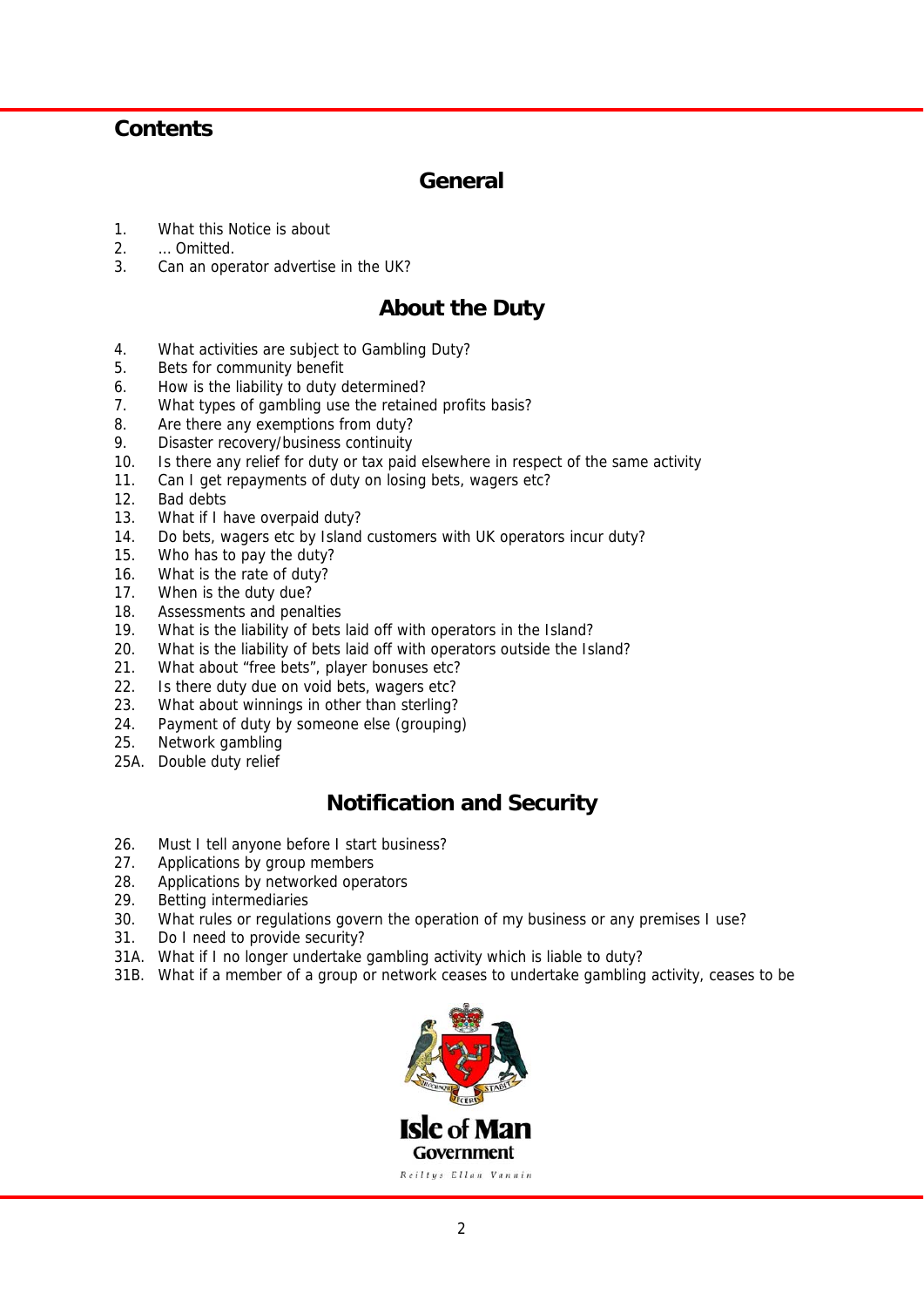a member of the group or network, or ceases trading?

32. What happens if I cease trading?

### **Returns, Accounts and Records**

- 33. Must I keep a record of bets, wagers etc?
- 34. Must I keep a duty account?
- 35. How do I pay the duty?
- 36. How do I obtain the returns?
- 37. When must I complete and submit a return?
- 38. How long must I keep my records?
- 39. Can I apply for non-standard accounting periods?

### **Legal Powers and Penalties**

- 40. What are the legal powers of Customs and Excise?
- 41. Disclosure of information
- 42. What penalties exist (civil and criminal)?
- 43. What if I am unhappy with the way I have been treated?

### **Particular Types of Gambling**

- 44. Agency bets
- 45. On-course bets
- 46. Void bets
- 47. Spread betting
- 48. Sponsored pool betting
- 49. Rebate betting
- 50. Are there any restrictions on overseas gambling?
- 51. Affiliates revenue-sharing?
- 52. Fixed-Odds Betting Terminals (FOBT)
- 53. Sleepers
- 54. Bets made by an on-course bookmaker with an off-course bookmaker, and Bets received as hedged bets from another off-Island bookmaker
- 55. Bets made by an overseas bookmaker with an on-course bookmaker in the Island
- 56. Bet-brokers
- 57. Betting exchanges
- 58. Betting exchanges business use by punters
- 59. Any-to-come bets
- 60. Ante-post bets
- 61. Linked progressive jackpot games

### **VAT**

- 62. Is gambling liable to VAT?
- 63. What about other activities?

### **Amendments to this Notice**

64. Amendments to the Notice

Glossary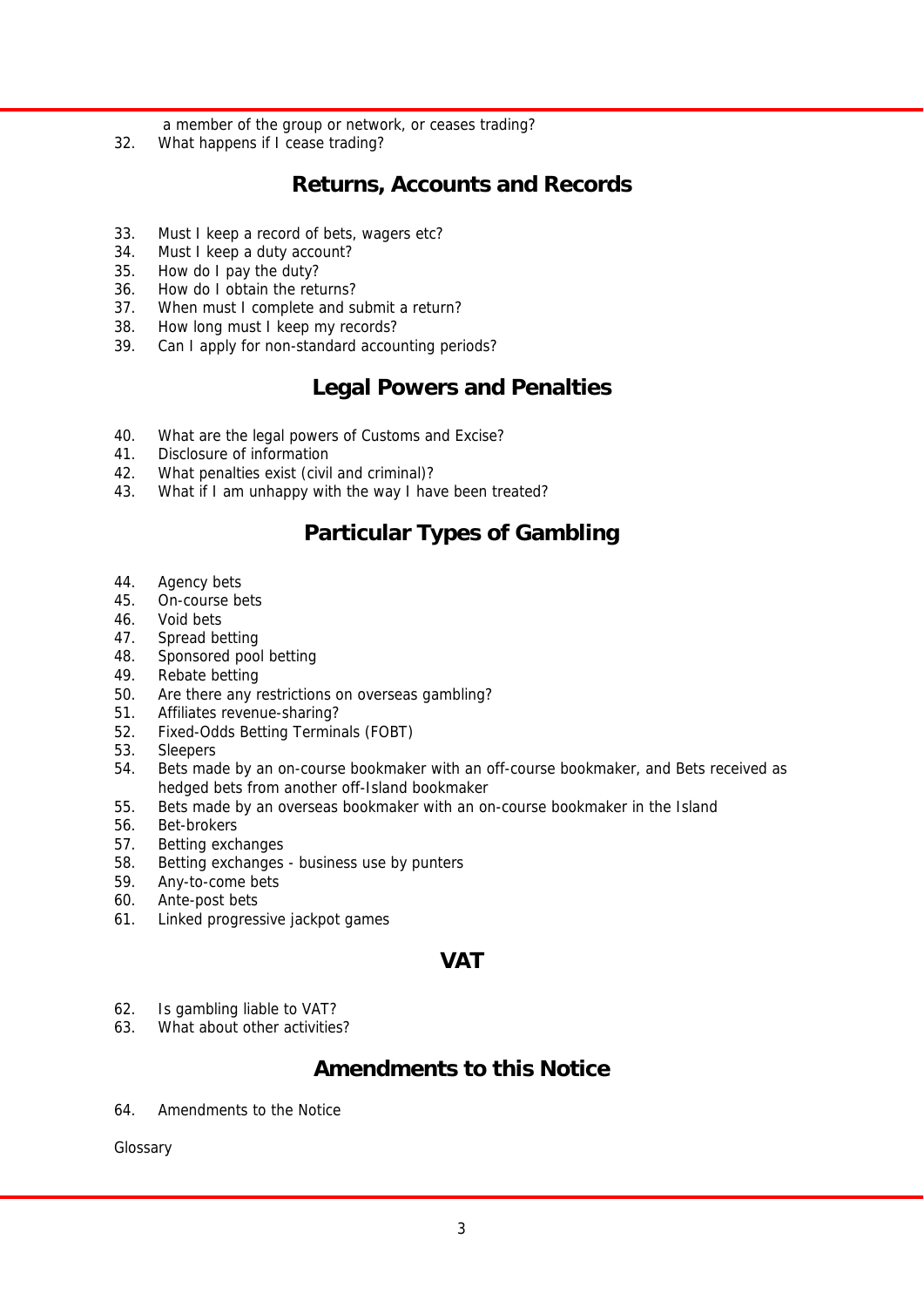### **General**

#### 1. **What this Notice is about**

 This Notice is concerned with Gambling Duty charged under the Gambling Duty Act 2012 on certain types of gambling activity in the Island. Gambling Duty is charged on -

- Online gambling
- Pool betting
- Betting

Gambling Duty is not charged on -

- Gambling on gaming machines (where subject to Machine Games Duty)
- Gaming in a casino
- Bingo (unless a form of online gambling)
- On-course betting (where properly authorised and licensed)
- National lottery games (which are subject to Lottery Duty)

Gambling Duty replaces -

- Pool Betting Duty
- General Betting Duty
- Online Gambling Duty

 Unless the contrary intention is made clear, nothing in this Notice may be taken to change the law.

2. **…** Omitted.

#### 3. **Can an operator advertise in the UK?**

 The Treasury understands that there is currently no prohibition on operators licensed and located in the Isle of Man taking bets, wagers etc from customers located in the UK if those bets are made by post, telephone or other means of electronic communications.

 However, if the UK introduces taxation of gambling based on the place of consumption, operators in the Island accepting bets, wagers etc from customers in the UK may be required to be licensed in the UK and pay the appropriate duty to HM Revenue and Customs.

### **About the Duty**

#### 4. **What activities are subject to Gambling Duty?**

 Gambling Duty is payable by an operator on the gambling yield of any gambling, whether or not the operator is licensed and whether or not the gambling is lawful, or on the gross amounts charged by a betting intermediary (whether by deduction from winnings or otherwise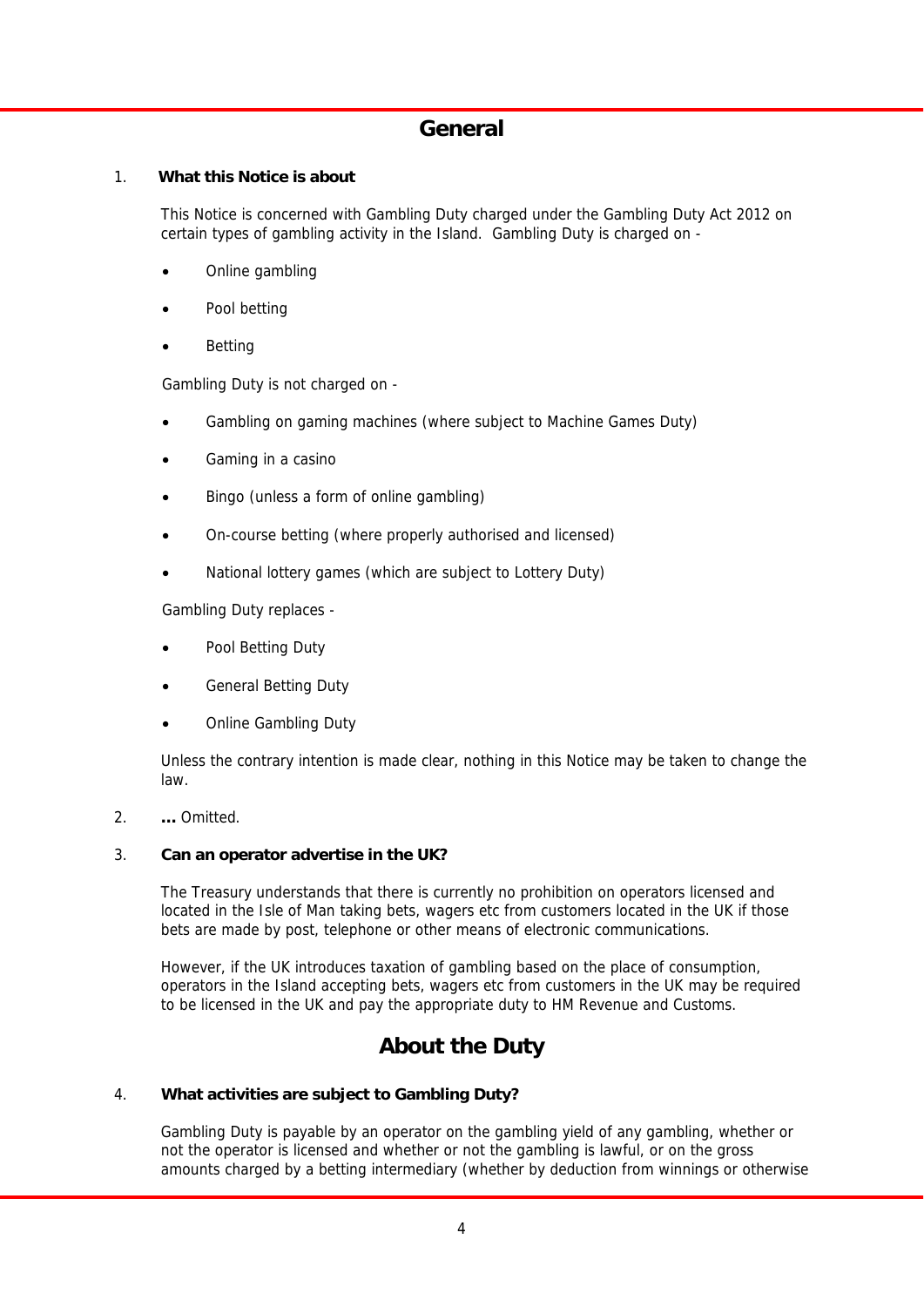for use of facilities provided by the intermediary).

 The duty is payable where a significant part of the gambling activity takes place in the Island and where the operator is licensed (or should be licensed), or the facilities involved in any gambling operation (or at least one piece of equipment used in any such operation) are located in the Island - whether or not those facilities are, or that equipment is, provided wholly or partly for use in the Island.

"Gambling" is defined in section 4 of the Gambling Duty Act 2012 - see the Glossary.

 However, a person does not become liable to duty only by reason that, in the course of business, they provide electronic communications on behalf of, or provide software to or on behalf of, a person involved in gambling. However, if such communication or software is intended for use solely for facilitating gambling (such as in handling co-mingled bets) then there may be a liability to duty.

 A person does not become liable to duty for the activity undertaken in a licensed casino pursuant to a licence issued under section 3 of the Casino Act 1986, or where the activity is in the temporary use of disaster recovery facilities (see paragraph 9).

#### 5. **Bets for community benefit**

 No duty may be payable in respect of bets that meet the criteria laid down in the Act for "bets made for community benefit" (see Glossary).

 Any person or organisation that wishes to take bets made for community benefit must contact Customs and Excise in advance and will be asked to provide further information or evidence. Unless satisfied that the activity meets the criteria for exemption from duty, Customs and Excise will continue to charge duty on any gambling activity. For this reason an operator should obtain agreement in writing from Customs and Excise before offering or accepting bets which it considers ones that qualify for the exemption.

#### 6. **How is the liability to duty determined?**

 Gambling Duty is charged as a percentage of the gambling yield from the gambling activity. The gambling yield is calculated on either -

- the net stakes receipts basis; or
- the retained profits basis.

 The "net stakes receipt" basis uses the total amount of all bets or stakes made, and the price of all chances sold less the value of all winnings and prizes due in the course of the gambling during the accounting period in question.

 The "retained profits" basis uses the profit accruing to the operator (including betting intermediaries) in the form of commission, entrance fee or otherwise (and including any commission, bonus or retrospective supplement payable by an associate or other operator).

 Those types of gambling where duty is calculated on the retained profits basis are prescribed by order.

 Operators should confirm with Customs and Excise the appropriate basis for calculating duty before they commence taking bets, wagers etc.

 Where an operator's liability to duty might vary according to the nature or type of gambling that is involved, the Treasury shall determine what is the predominant type of gambling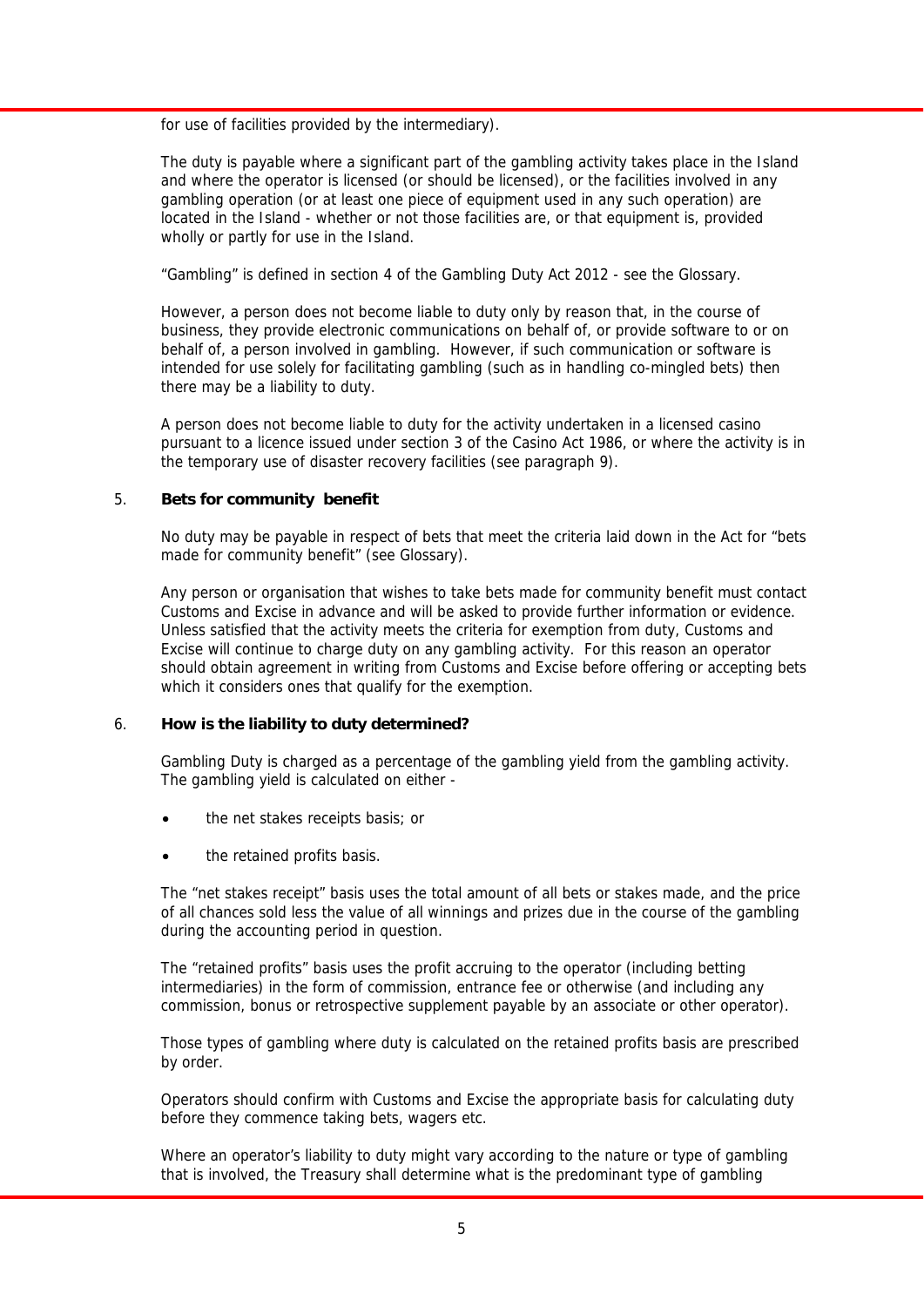involved in a specific game or competition and specify on what basis the gambling yield is to be determined.

The return of a stake shall be treated as winnings for the purpose of calculating duty.

 Prizes provided by an operator to one user on behalf of another are not to be treated as prizes provided by the operator for the purposes of the duty calculation.

#### 7. **What types of gambling use the retained profits basis?**

 The current list of those types that may use the retained profits basis to calculate Gambling Duty is as follows -

- Prize draws, prize competitions and lotteries
- Poker or other games where individual players play against one another using systems or facilities provided by an operator
- Sponsored pool betting and pari-mutual betting
- The co-mingling of bets from two of more customers where the operator obtains income from commission or other charges, fees etc based on the value of the bets which are co-mingled
- Where the operator acts as a betting exchange
- Where the operator acts as a bet-broker
- Spread betting

 This list applies regardless of whether the operator or activity is licensed and lawful in the Island.

#### 8. **Are there any exemptions from duty?**

 There are a number of exceptions and exemptions from Gambling Duty which are available to licensed operators -

- Bets made for community benefit (see paragraph 5)
- Disaster recovery/business continuity (see below)
- Transitional arrangements for new operators in the process of locating or relocating to the Island - no duty would be due on test bets or "play for fun" bets where the operator derived no income from the gambling
- Networks and groups of operators may be able to pool liability, have a representative member of the network or group account for any duty due, and benefit from a more attractive duty-rate (see paragraphs 24 and 25)
- Losses (negative gambling yield) and chargeback by a payment provider may be offset against duty liability (see paragraphs 11 and 12)
- Bad debts need only be included in a duty calculation when the operator receives payment, and use of facilities for "free" for discounted bets, wagers etc need only be included in the duty calculation at the actual price or cost accounted for by the customer (see paragraph 12)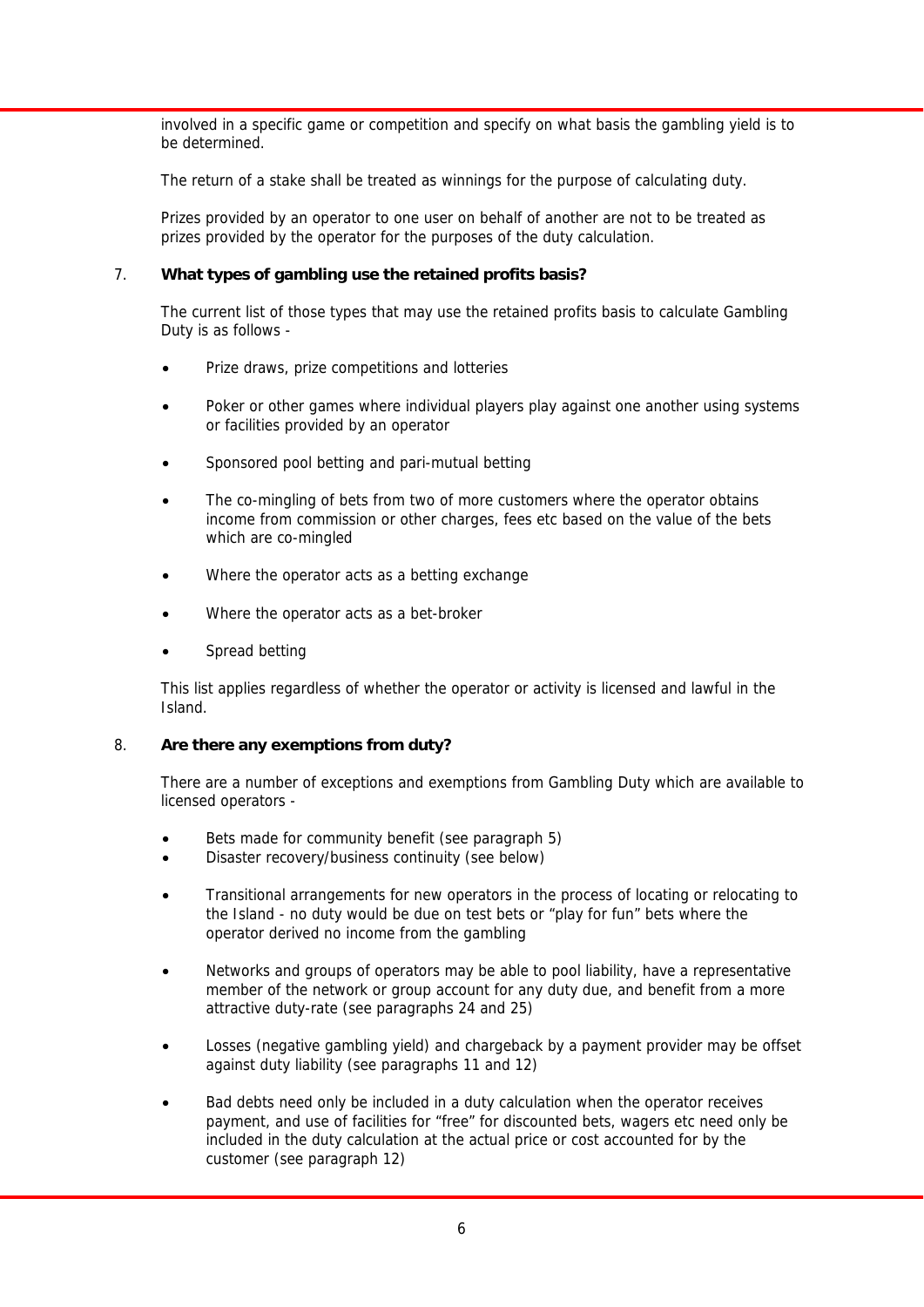#### 9. **Disaster recovery/business continuity**

 Operators permitted by the Gambling Supervision Commission to make temporary use of authorised disaster recovery facilities would not have to account for duty on bets, wagers etc place or accepted during this temporary period.

#### 10. **Is there any relief for duty or tax paid elsewhere in respect of the same activity?**

 The Gambling Duty Act 2012 includes provision for "double duty relief" whereby an operator may offset their liability to Gambling Duty against some or all of any tax or duty paid in respect of the same activity in another jurisdiction - where the Treasury allows by order the offset in respect of the country concerned, and subject to such conditions as may be imposed.

With effect from 1 December 2014, double duty relief became available to operators where they were liable to a corresponding gambling duty in another jurisdiction, and -

- (a) the operator provides satisfactory evidence that the foreign gambling duty has been paid to a relevant competent authority in the other country or territory;
- (b) the amount of the claim is more than £100;
- (c) the foreign gambling duty has not been repaid or remitted to the operator, or be eligible for any form of offset or credit;
- (d) the foreign gambling duty relates to gambling that took place on or after 1 December 2014;
- (e) the claim is made using the form prescribed by the Treasury in a Notice published by Customs and Excise and accompany the operators gambling duty return; and
- (f) the foreign gambling duty must have been chargeable on a "place of consumption" basis in the country or territory where that duty was paid.

 Please note that if any foreign gambling duty is repaid to the operator, or the operator receives any other form of credit, offset etc that has the effect of reducing the amount of foreign gambling duty involved in the claim for relief, the operator must immediately notify Customs and Excise and pay any gambling duty that is due as a result.

 The relief available applies to the Isle of Man gambling duty that the operator is or would be liable to pay, i.e. the amount that can be claimed is the amount of Isle of Man duty due, and not the amount of any foreign gambling duty that has been paid.

For more details please contact the Advice Centre.

#### 11. **Can I get repayments of duty on losing bets, wagers etc?**

No.

 However, you can offset any such losses against winnings in the duty calculation. If the calculation then produces a negative result you may carry forward this figure to the following accounting period, and so on until exhausted.

 Where a payment provider cancels or recovers from an operator a payment for a bet, wager etc (commonly known as a "chargeback") the operator may deduct that amount from the duty calculation for the following accounting period.

Any chargeback by a payment provider of amounts already included in a duty calculation can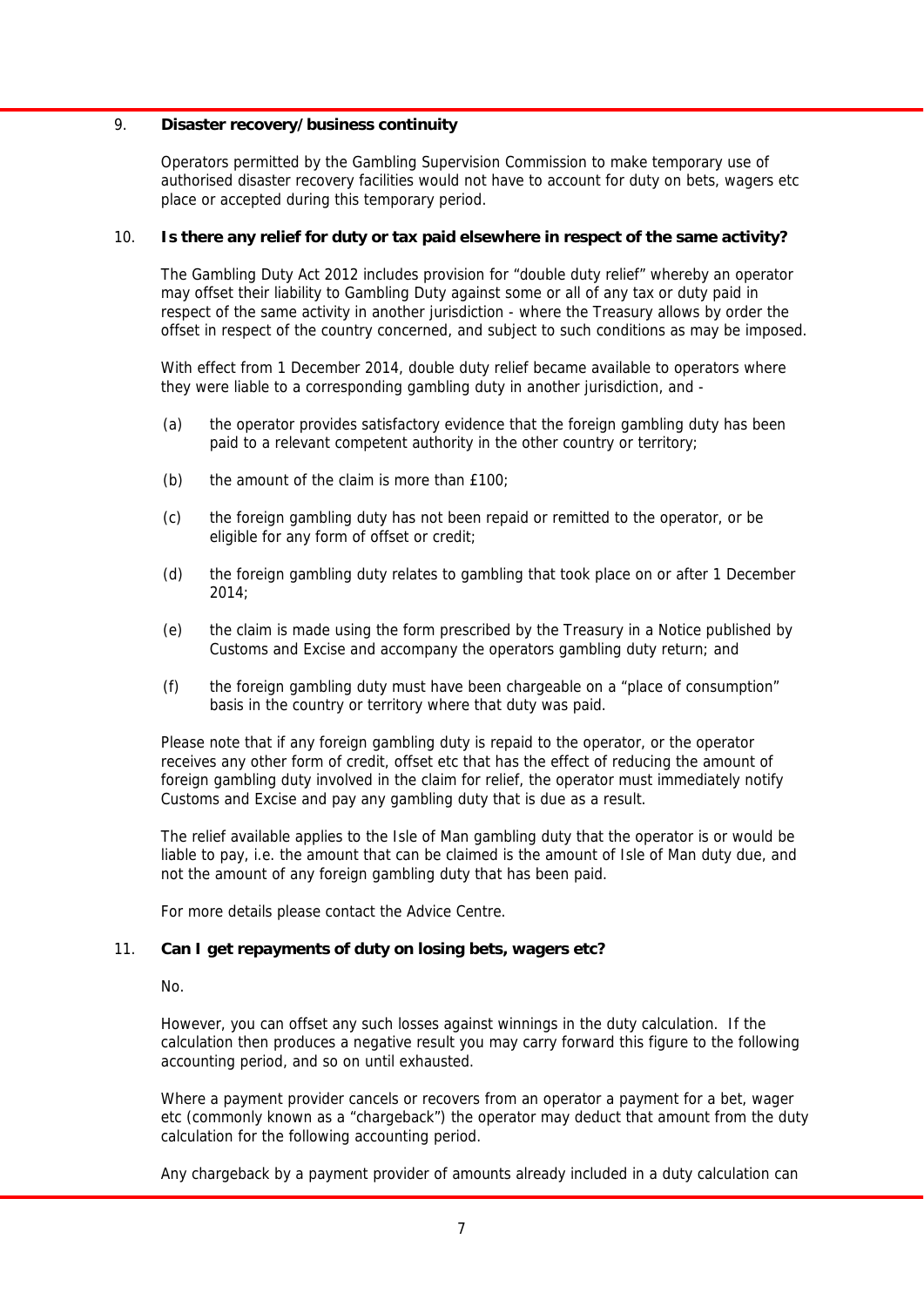be included in the losses figure for offset against the following duty calculation in the same way.

#### 12. **Bad debts**

 An operator does not have to include in their duty calculation any amount until they have received the payment.

You need not account for any bad debt until such time as you receive payment.

#### 13. **What if I have overpaid duty?**

 You may offset the amount overpaid against your duty liability for the following accounting period(s).

 The Gambling Act 2012 also allows for claims for repayment of overpaid duty, subject to the use of the correct claim form and supply of any further information that may be required. Such claims are subject to the normal 4-year cap on excise repayments.

#### 14. **Do bets, wagers etc by Island customers with UK operators incur duty?**

 These may create a liability to duty in the UK, which should be accounted for by the operator there. No additional duty would be due in the Island where bets are made by customers in the Island with operators based in the UK or elsewhere, where there was no gambling activity involved in the Island. However, any agent or intermediary in the Island may be liable to duty if they accept, negotiate or collect bets, wagers etc in the Island on behalf of an operator based elsewhere.

#### 15. **Who has to pay the duty?**

The operator, whether or not licensed by the Gambling Supervision Commission.

 If the operator fails to pay the Treasury can seek to recover the amount due from other persons, such as the person responsible for the management of the business, or the director of a company that is the operator.

#### 16. **What is the rate of duty?**

At the time of publication of this Notice, the duty-rates are as follows.

 Except for operators offering pool betting (see Glossary), operators must pay the following prescribed proportion of their gambling yield -

|  | On the first £20 million per annum |  | 1.5% |
|--|------------------------------------|--|------|
|--|------------------------------------|--|------|

- On the next £20 million per annum 0.5%
- On any amount in excess of the first £40 million 0.1%

Operators offering pool betting are liable to a single duty-rate of 15%.

You should check with the Advice Centre that these rates have not changed.

 Operators are liable to pay duty at each of the tiered rates, becoming liable to the next higher rate only when their gambling yield in that year has exceeded the ceiling for the previous rate. For example, if an operator has a gambling yield of £21 million then their liability would be £305,000, made up as follows -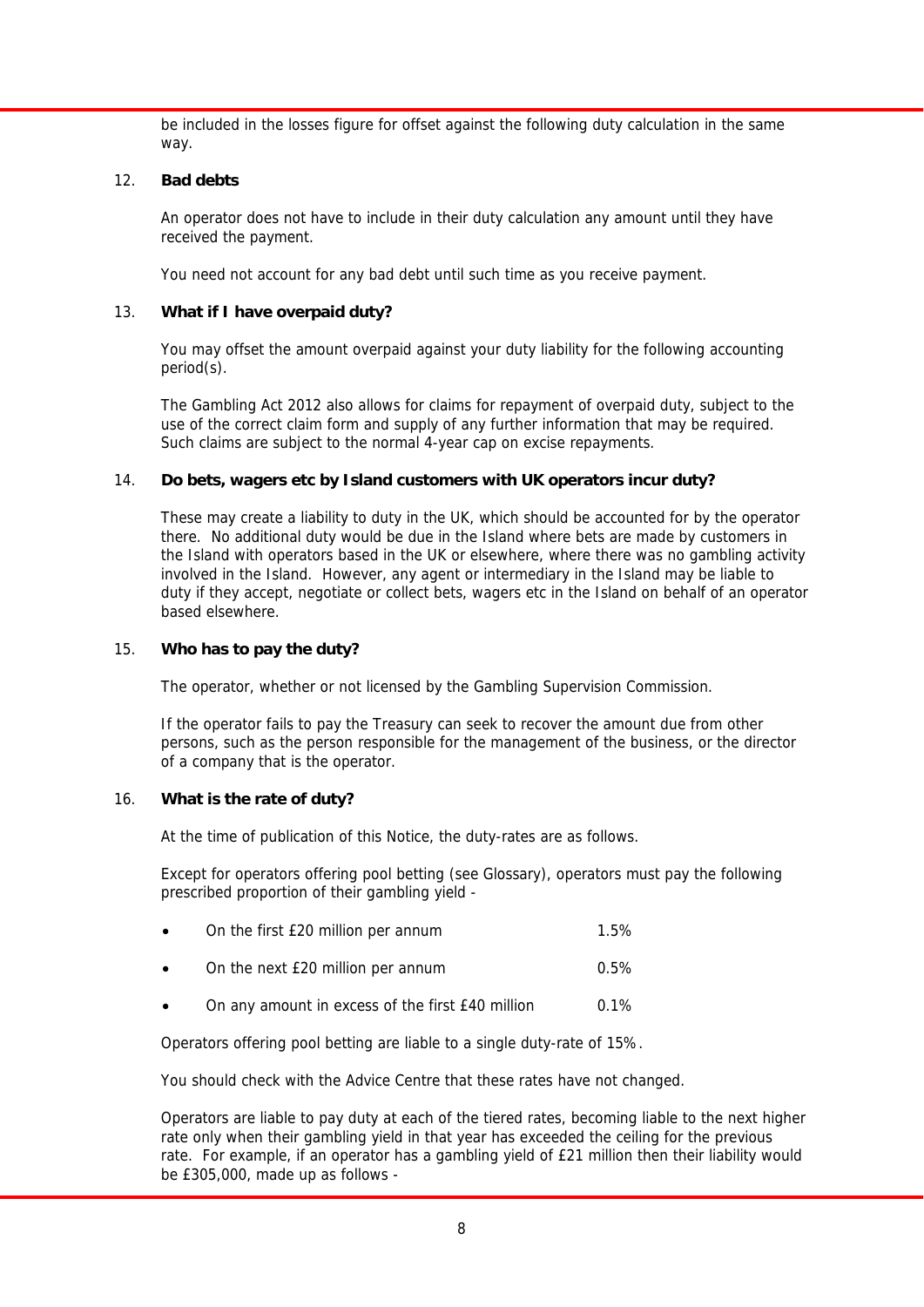| £20 million $@$ |          | $1.5\% =$ | £300,000 |
|-----------------|----------|-----------|----------|
| £1 million      | $\varpi$ | $0.5\% =$ | £ 5.000  |

 The operator would then account for any further gambling yield at the same 0.5% rate until the aggregate gambling yield for that year exceeded  $f$ 40 million, after which any subsequent gambling yield would be liable to the 0.1% rate.

 The per annum liability is calculated using the 12 months beginning with the first day of the calendar month that the operator began accepting bets, wagers etc liable to duty (or such other length of period as may be allowed by the Collector in writing). For example, if an operator began operations in March 2014, the year for calculating the use of the tiered dutyrates would run from 1<sup>st</sup> March 2014 to 28<sup>th</sup> February 2015.

#### 17. **When is the duty due?**

 At the end of each accounting period all duty chargeable in respect of bets, wagers etc made and completed in that period becomes due.

 The accounting period is a calendar month, and the relevant duty return and payment must be received by Customs and Excise no later than the 15<sup>th</sup> day following the end of the accounting period to which they relate.

 Payment of the duty must accompany the return, unless some alternative arrangement has been agreed in writing by the Collector.

#### 18. **Assessments and penalties**

 Any unpaid or underpaid Gambling Duty may be assessed by Customs and Excise and would be recoverable in the same way as any other unpaid duty - by means of distraint (seizure of goods), civil recovery (litigation in the High Court) or by means of a Treasury Warrant.

 A Treasury Warrant is a document prepared and issued by Customs and Excise which has the same legal status as a High Court debt judgment and may be executed in the same way. Please see sections 24 and 25 of the Act for details.

 There are financial civil penalties available that may be imposed for inaccuracies, failure to notify and other wrongdoing. These penalties are designed to encourage people to come forward when they think they have a problem with their tax affairs or have failed to meet a requirement. Disclosing failures or inaccuracies at an early stage would normally substantially reduce any potential penalty, particularly if the disclosure is unprompted. A disclosure is unprompted if the person making it has no reason to believe that the Treasury had discovered, or was about to discover, the inaccuracy or failure.

 Where an inaccuracy or failure is not deliberate, and the person admits it without prompting, the penalty can be reduced to zero in some circumstances.

 There would normally be no penalty if the person can demonstrate that they have taken reasonable care to get their duty right but still submit an incorrect return. However, penalties are substantially higher for those who try not to pay the right amount of duty in order to gain an unfair advantage.

 For more information on assessments and penalties please see the Customs and Excise website.

 In addition to any civil penalties, the Gambling Duty Act 2012 retains criminal penalties for fraudulent evasion of duty and for obstruction of an officer of customs and excise in the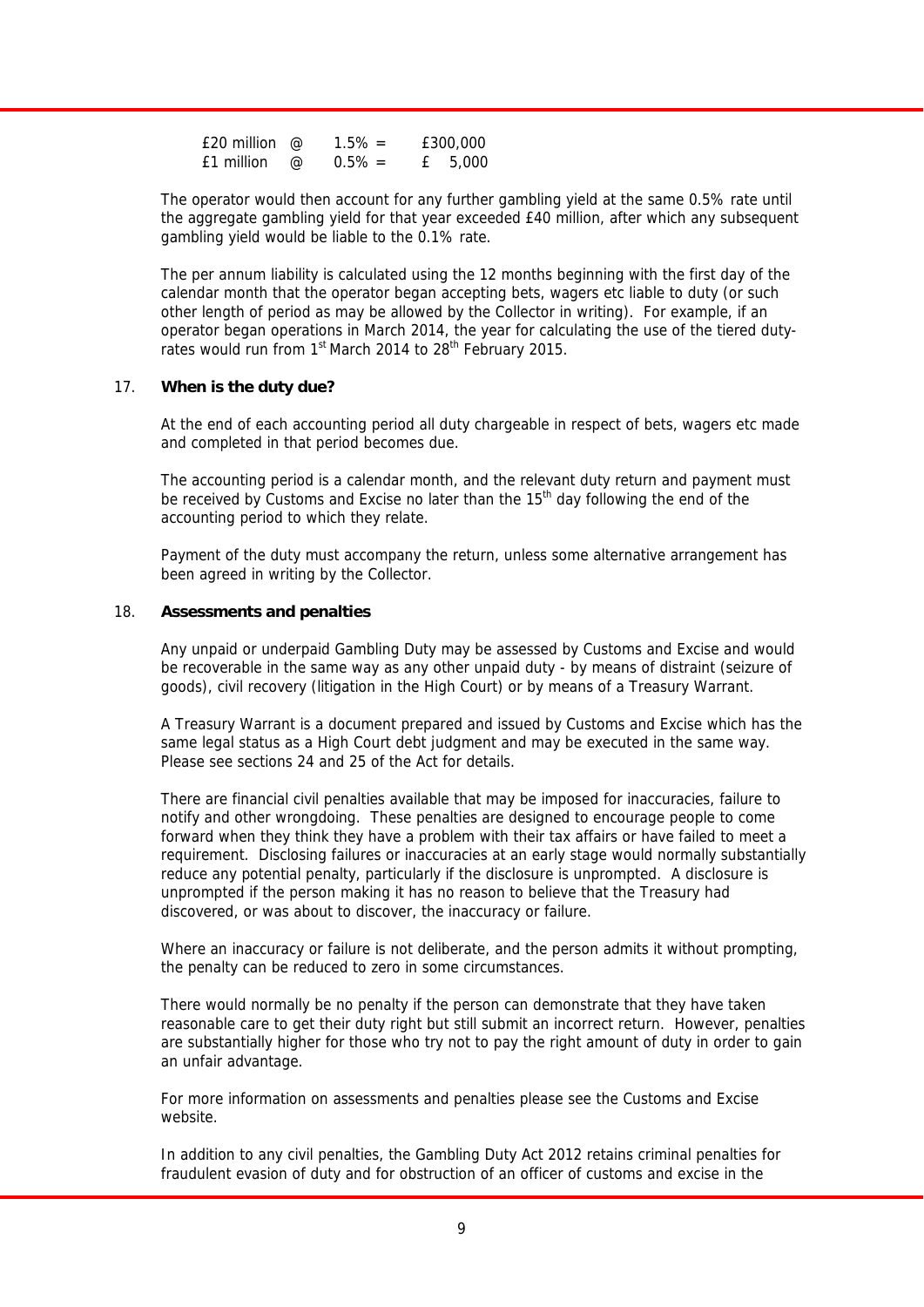exercise of their functions.

 Finally, the Act also contains criminal penalties for the promotion of gambling with an operator outside the Island, unless the transaction is subject to Gambling Duty here, or involves an operator licensed (or exempt from licensing) in the UK or another EEA State (or such other place as may be designated by order).

#### 19. **What is the liability of bets laid off with operators in the Island?**

 If you, as an operator, pass on bets, wagers etc to another operator in the Island, as a hedge against your own losses, then this constitutes a new, additional bet, wager etc and the operator receiving the bet, wager etc must account for duty in respect of that bet in the normal way.

#### 20. **What is the liability of bets laid off with operators outside the Island?**

 If you, as an operator, lay off bets, wagers etc with operators outside the Island, as a hedge against your own losses, then you are not liable to pay Gambling Duty on the bets, wagers etc when you lay them, but -

- duty is due on the original bet, wager etc from your customer;
- you cannot offset the cost or loss involved in laying off the bet, wager etc against your duty liability; and
- if your laid-off bet, wager etc wins you need not include your winnings in your duty calculation.

#### 21. **What about "free bets", player bonuses etc?**

 Where bets, wagers etc are offered to customers and do not require payment from that customer ("free bets") then these are not included in your duty calculation.

 Operators using the "retained profits" basis of liability to duty may also exclude free plays provided to customers.

 Where customers are allowed a proportion of their original stake back in return for a prescribed level of activity ("player bonuses"), this may also be excluded from the operator's duty calculation.

#### 22. **Is there duty due on void bets, wagers etc?**

 Yes. Unless the stake is refunded in full to the customer, in which case the two amounts will cancel one another out in that period's duty calculation.

#### 23. **What about winnings in other than sterling?**

 You may operate your games using whatever currency you prefer. However, after carrying out your duty calculation the declared amount must be in pounds sterling, and the amounts shown on your duty account must be converted to sterling. The Advice Centre can advise you on the use of rates of exchange for converting currencies for use in your duty account and/or if you wish to pay in euros.

#### 24. **Payment of duty by someone else (grouping)**

 Section 13 of the Gambling Duty Act 2012 allows for two or more operators located in the Island to be treated as a single operator for duty purposes ("a group operator") if -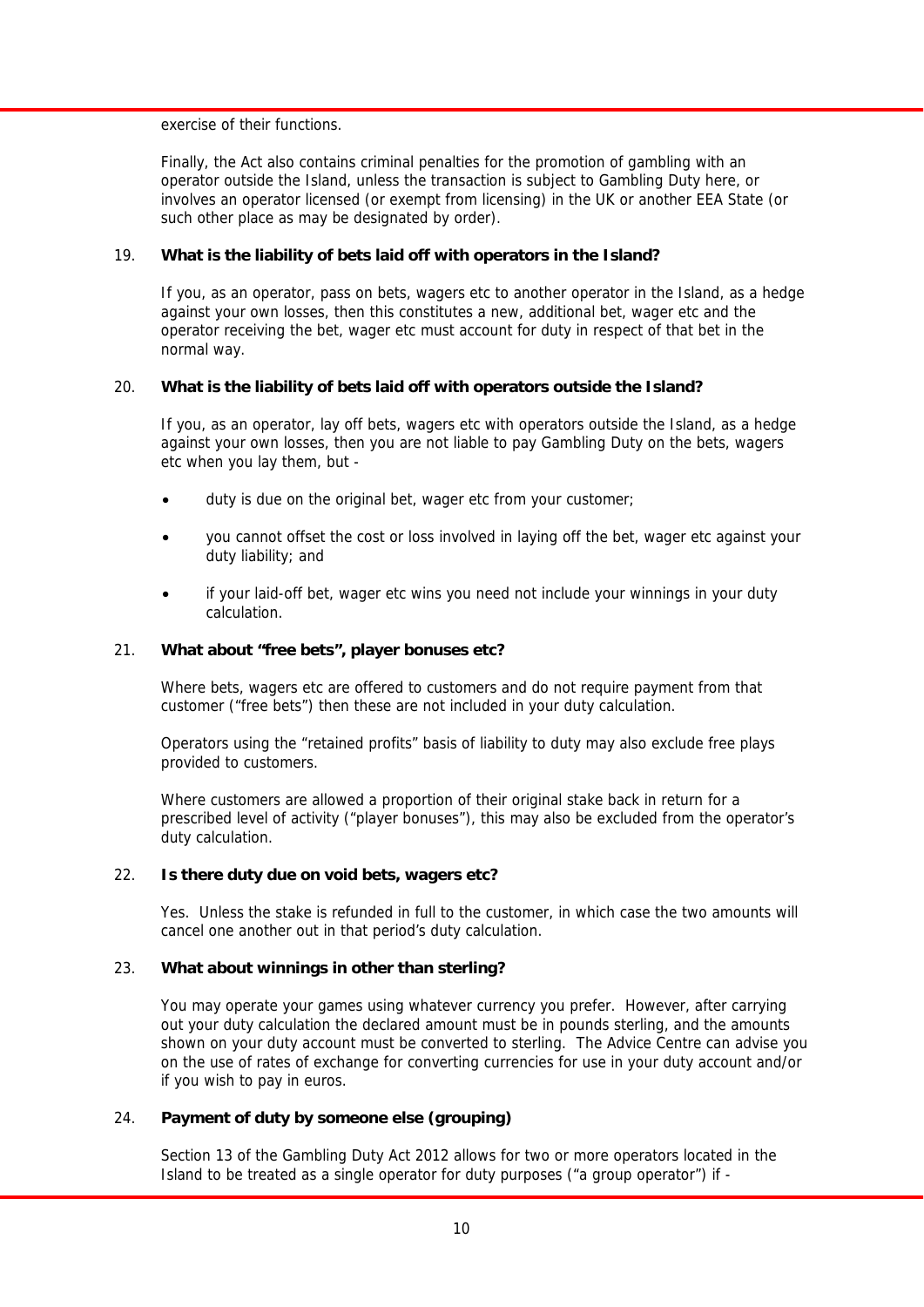- one of them controls the other(s); or
- one person (whether a body corporate or an individual) controls both or all of them, and
- they have the written approval of the Collector.

 One of the operators will be the "representative operator", responsible for submitting returns, making payment etc.

 The group operator may not commence operations as a group operator until notified in writing by the Collector that it may do so.

 Approval may be withdrawn if the Collector is no longer satisfied that the representative operator is able to exercise the degree of control necessary to ensure compliance, or it is otherwise necessary for the protection of the revenue.

Whilst the representative operator is normally responsible for accounting for any duty due, Customs and Excise may recover the duty jointly and severally from any of the operators in the group, any person responsible for management of any member of the group, a director of any company which is an operator in the group, or such other person as the Treasury may by order direct.

#### 25. **Network gambling**

 Section 13 of the Gambling Duty Act 2012 provides for two or more operators located in the Island to be regarded as a single "networked operator" if they are approved to do so by the Treasury, have applied in writing, giving details of -

- the proposed linked games to be offered to users; and
- which operator is to be the "representative operator" (responsible for submitting returns, making payment etc).

 Approval may be withdrawn if the Collector is no longer satisfied that the representative operator is able to exercise the degree of control necessary to ensure compliance, or it is otherwise necessary for the protection of the revenue.

 Whilst the representative operator is normally responsible for accounting for any duty due, Customs and Excise may recover the duty jointly and severally from any of the operators that were included in the application to be a networked operator (but only to the extent of that operator's liability), any person responsible for management of the representative operator or any of the other operators involved, a director of any company which is the representative operator or any of the other operators involved, or such other person as the Treasury may by order direct.

#### 25A. **Double duty relief**

 Operators which incur a foreign gambling duty which is of a like nature to gambling duty payable under the Gambling Duty Act 2012, paid to HMRC in the UK or to a relevant competent authority in another EU Member State may be entitled to submit a claim to Customs and Excise for repayment of any gambling duty payable in the Island in respect of the same gambling activity.

Double duty relief claims may be accepted where -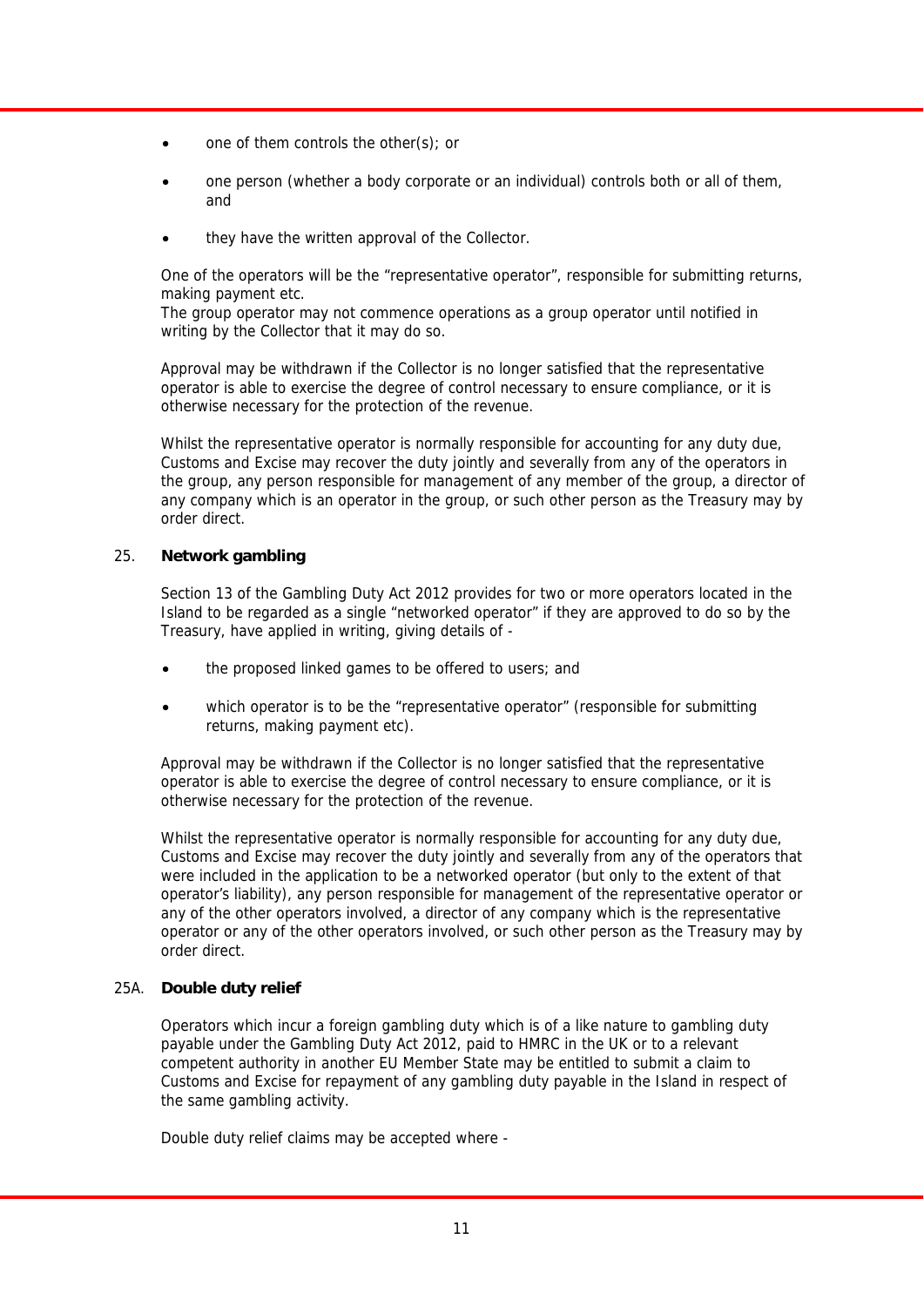- (a) the operator provides satisfactory evidence that the foreign gambling duty is of a like nature to gambling duty payable in the Island;
- (b) the gambling duty paid or due to be paid in the Island is payable in respect of the gambling activity to which the foreign gambling duty relates;
- (c) the operator provides satisfactory evidence that the foreign gambling duty has been paid or accounted for to HMRC or the relevant competent authority by the operator;
- (d) the amount of claim is for more than £100;
- (e) the claim is received with the operator's gambling duty return for an accounting period;
- (f) the claim is made in the form specified for the purpose (see Notice 999 MAN).

 Should the operator receive any repayment, remission, offset or other credit from HMRC or the relevant competent authority that has the effect of reducing the amount of foreign gambling duty to which the double duty relief relates, the operator must tell Customs and Excise immediately and will be required to pay any gambling duty that is due as a result.

 Double duty relief is available where the bet, wager etc involving a final consumer (customer or punter) renders the operator liable to the foreign gambling duty. Where a gambling transaction is routed through an intermediary or third party, only the taxation involving the transaction with that final consumer would give rise to a claim for relief.

 If the amount of foreign gambling duty paid in respect of gambling activity is less than the amount of gambling duty due in the Island in respect of that activity, the operator may only offset or claim credit for the amount of foreign gambling duty involved.

#### **Note that claims may only be made for the refund or offset of gambling duty paid on or after 1 December 2014**.

 Because Customs and Excise must be satisfied that the foreign tax or duty is of a like nature to gambling duty payable in the Island, and that the gambling activity which attracted that charge of tax or duty is one for which gambling duty is or would be payable by the operator in the Island, **any operator who anticipates making a claim should contact Customs and Excise in advance, providing details of the foreign tax or duty involved, the evidence that it can provide, and an estimate of the likely size of any claim(s).** 

### **Notification and Security**

#### 26. **Must I tell anyone before I start business?**

 Section 8(7) of the Gambling Duty Act 2012 requires any operator intending to undertake any gambling operation in respect of which Gambling Duty is payable to notify Treasury not less than 7 days before commencing that operation. This must be done by notifying Customs and Excise using the form prescribed in Notice 999 MAN.

 An operator must also notify Customs and Excise of any change affecting a group or network (see paragraphs 24 and 25 above and paragraphs 27 and 28 below) where -

- a new member joins a group or network; and
- the date on which a new member of the group or network began dutiable gambling operations as part of that group or network.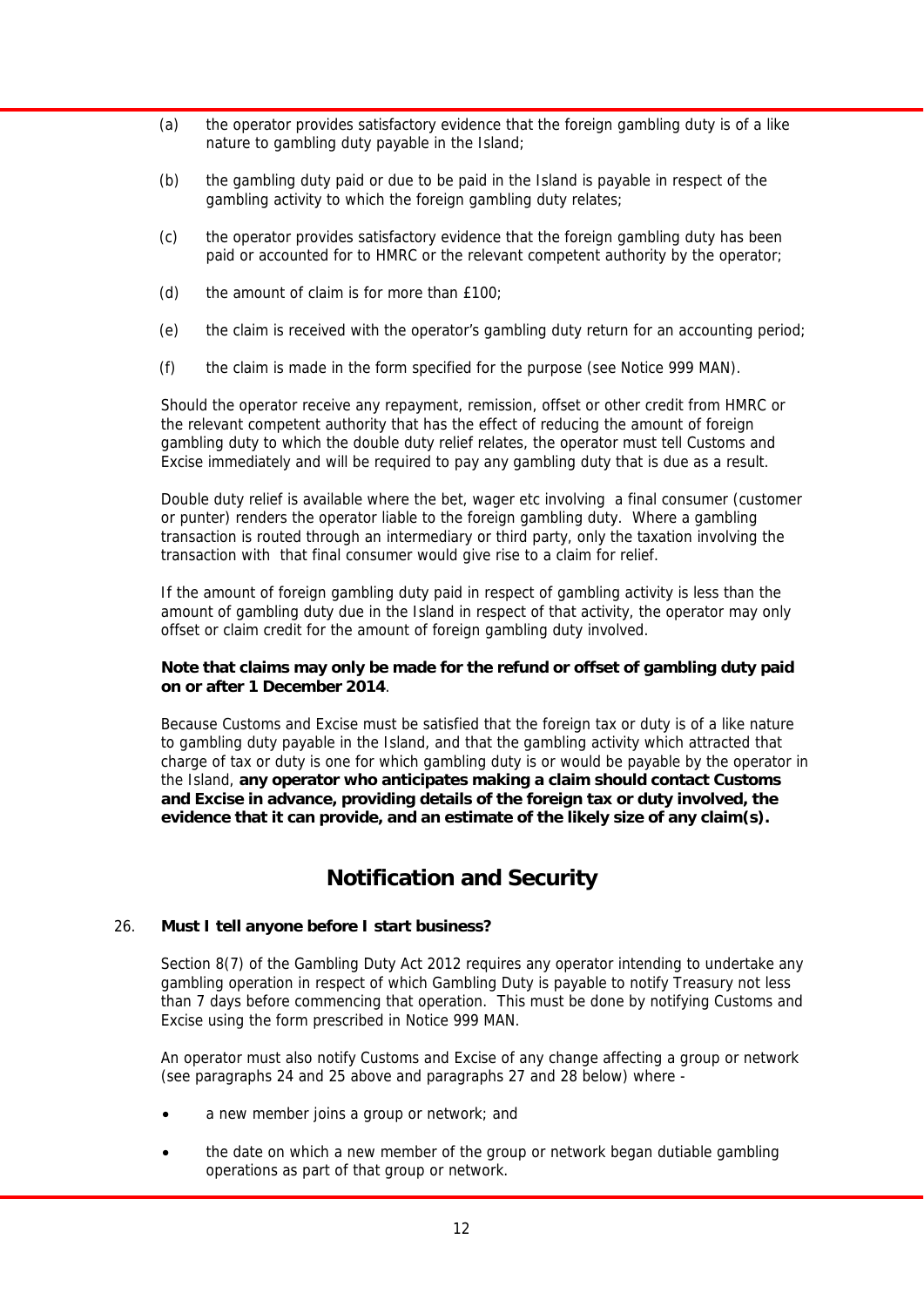#### 27. **Applications by group members**

 Where two or more operators are applying to be treated as a group operator (see paragraph 24), an application must be made to the Collector containing the following details for all those operators applying to be treated as part of the group operator -

- name and trading name(s)
- company registration or other identifier for a corporate vehicle
- reference number issued by Customs and Excise for duty purposes
- VAT registration number (if applicable)
- address for correspondence, and for place or places of business in the Island
- details of the connections between the operators included in the application (and which operator is the representative operator for the group)
- description of the type(s) of activity undertaken and liable to duty
- evidence that all the operators included consent to the application
- the date(s) when they commenced activity liable to duty in the Island
- the intended date of commencing operations as a group operator, if approved.

 The Collector may approve an application if satisfied that the representative operator of the group is able to exercise the necessary level of control to ensure compliance, that none of the operators involved have received a penalty in the preceding 2 years for late submission of a return or late payment of duty, and that approval will not create a risk to the revenue. Approval may be withdrawn if the Collector is not satisfied that the representative operator can exercise the necessary level of control to ensure compliance or it is otherwise necessary for the protection of the revenue.

 The group operator may not commence operations as such until notified in writing by the Collector that the application has been approved.

 An operator must also notify Customs and Excise of any change affecting the group (see paragraph 24 above) where -

- a new member joins the group;
- a member of a group leaves the group; and
- the date on which a new member commenced dutiable gambling operations as part of the group, or a member leaving the group ceased dutiable gambling operations as part of that group.

#### 28. **Application by networked operators**

 Where two or more operators are applying to be treated as a networked operator (see paragraph 26), an application must be made to the Collector containing the following details for all those operators involved -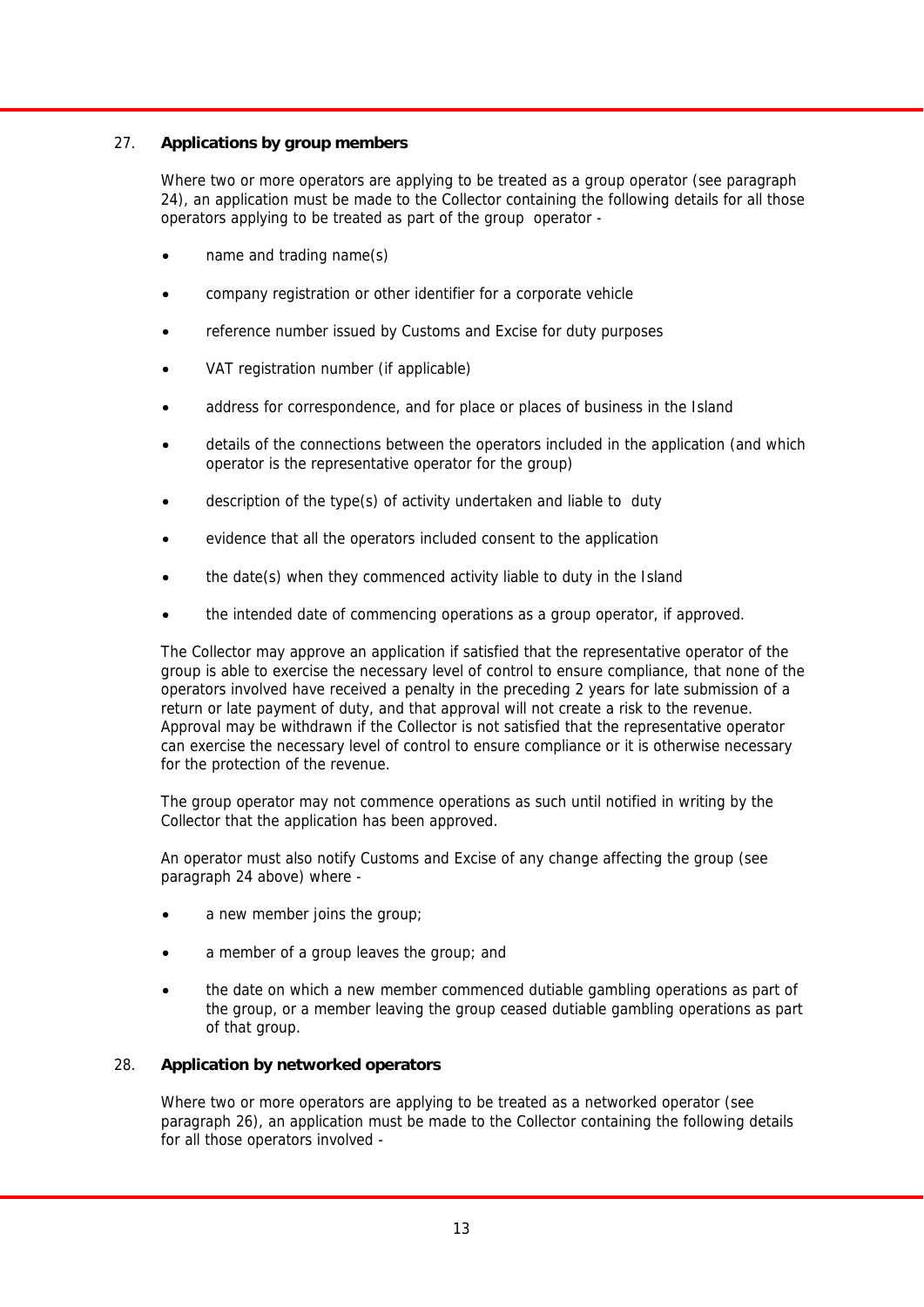- name and trading name(s)
- company registration or other identified for a corporate vehicle
- reference number issued by Customs and Excise for duty purposes
- VAT registration number (if applicable)
- address for correspondence, and for place or places of business in the Island
- details of the connections between the operators included in the application (and which operator is the representative operator for the network)
- description of the type(s) of activity undertaken and liable to duty
- evidence that all the operators included consent to the application
- the date(s) when they commenced activity liable to duty in the Island
- the proposed linked games to be offered to users
- the intended date of commencing operations as a networked operator, if approved.

 The Collector may approve an application if satisfied that the representative operator is able to exercise the necessary level of control to ensure compliance, that none of the operators involved have received a penalty in the preceding 2 years for late submission of a return or late payment of duty, and that approval will not create a risk to the revenue.

 Approval may be withdrawn if the Collector is not satisfied that the representative operator can exercise the necessary level of control to ensure compliance, if linked games are no longer offered, or it is otherwise necessary for the protection of the revenue.

 The networked operator may not commence operations as such until notified in writing by the Collector that the application has been approved.

 An operator must also notify Customs and Excise of any change affecting a group or network (see paragraph 25 above) where -

- a new member joins the network;
- a member of a network leaves the network; and
- the date on which a new member commenced dutiable gambling operations as part of the network, or a member leaving the network ceased dutiable gambling operations as part of that network.

#### 29. **Betting intermediaries**

 A betting intermediary (see Glossary for a definition) may be an operator if they provide facilities (other than premises) or a service, in the course of business, designed to enable the making or acceptance of bets between others.

 However, they would not be regarded as an operator if they only, in the course of a business, handle electronic communications on behalf of, or provide software to or on behalf of someone involved in gambling.

There has to be some involvement in the gambling activity. An example of a betting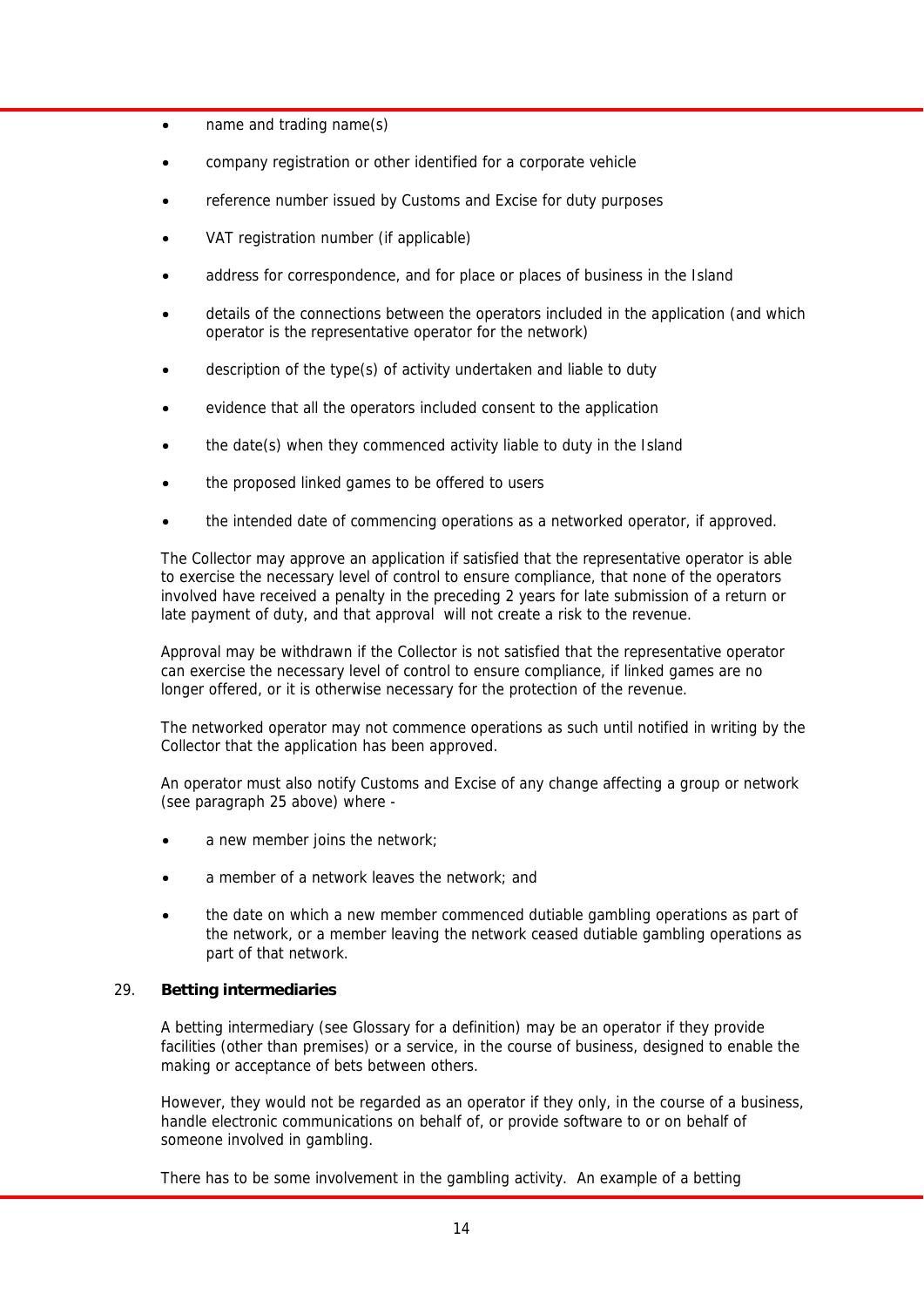intermediary could be an operator which co-mingles bets (i.e. aggregates bets from two or more sources for sending into totalisator, taking a handling charge or commission) as their only or main business activity.

#### 30. **What rules or regulations govern the operation of my business or any premises I use?**

 The operation of premises and facilities, the compliance with anti-money laundering requirements and compliance with the social law is the responsibility of the regulator, the Gambling Supervision Commission.

#### 31. **Do I need to provide security?**

 You would not normally be required to provide security. However, you may be required to provide it in certain circumstances. Section 22 of the Gambling Duty Act 2012 allows the Treasury to make the providing of security a condition for any operator who may be required to pay duty, or who may be eligible for a remission or repayment of duty.

#### 31A. **What if I no longer undertake gambling activity which is liable to duty?**

 If you permanently cease activity for which gambling duty may be due, you should inform Customs and Excise as soon as possible. You will be required to account for duty in the normal way on the duty return for the month in which the activity ceases.

 If you cease activity for which gambling duty may be due, but you anticipate or intend it to be a temporary cessation, you should inform Customs and Excise as soon as possible. You should indicate the anticipated or intended period of cessation. You will be required to account for duty in the normal way for any month or part-month during which dutiable activity continued, but duty returns may not be issued to you during a period of temporary cessation. You must inform Customs and Excise immediately you recommence activity for which duty may be due.

However, if you cease trading paragraph 32 below applies.

#### 31B. **What if a member of a group or network ceases to undertake gambling activity, ceases to be a member of the group or network, or ceases trading?**

 If a member of a group or network permanently ceases activity for which gambling duty may be due, you should inform Customs and Excise as soon as possible. This would normally be the responsibility of the representative member. The reasons for the change should be given, and if the member involved -

- is to commence dutiable gambling activity in its own right, the requirements set out in paragraph 26 above would apply; or
- is to transfer to another group or network, details of the transfer and the expected date of commencing dutiable activity as part of that group or network should be provided.

 If a member of a group or network ceases activity for which gambling duty may be due, but you anticipate or intend it to be a temporary cessation, you should inform Customs and Excise as soon as possible. You should indicate the anticipated or intended period of cessation. This would normally be the responsibility of the representative member. When the member recommences dutiable activity you should inform Customs and Excise.

 If a member of a group or network ceases trading, but the group or network continues to operate, the representative member must inform Customs and Excise and provide details of when the member ceased trading. If the representative member ceases trading, then a new application under paragraphs 27 or 28 should be submitted, and Customs and Excise may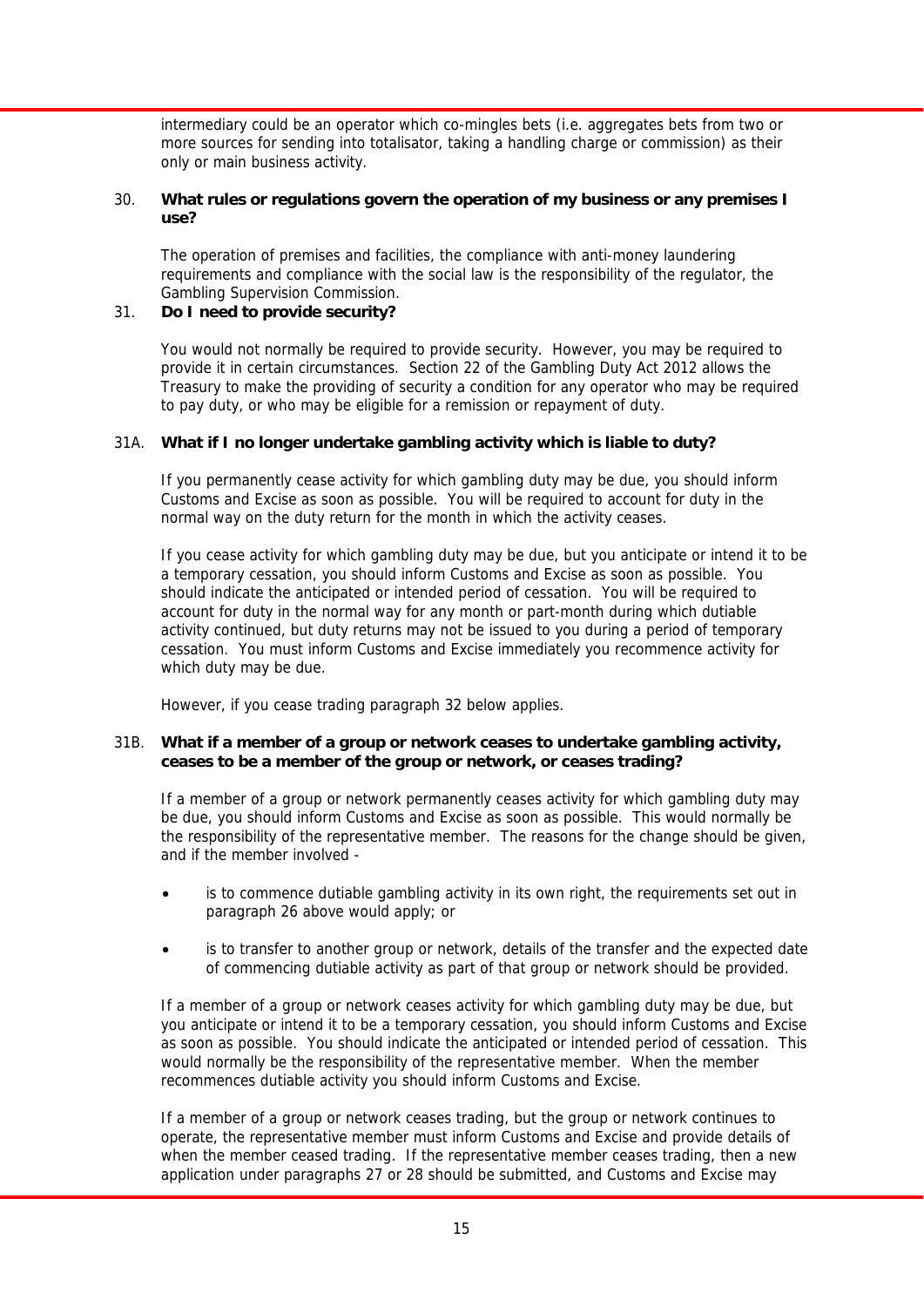allow the group or network to continue with a substitute representative member if the requirements of those paragraphs continue to be met.

#### 32. **What happens if I cease trading?**

 Under section 14 of the Gambling Duty Act 2012, if an operator ceases to carry on business for more than 28 days it must pay any duty due to Treasury within a further 28 days.

 You should inform the Advice Centre as soon as you know you may cease trading, as well as advising the Gambling Supervision Commission.

### **Returns, Accounts and Records**

#### 33. **Must I keep a record of bets, wagers etc?**

 You must maintain a "duty account" in which you record details of how the duty liability for each accounting period has been determined.

 Every representative operator of a group operator or networked operator must maintain a duty account recording details of how the duty liability for the group operator or networked operator has been determined.

 As well as allowing access to the duty account and any supporting or associated records, an operator must provide to the Collector full details of how its gambling duty liability for an accounting period has been determined within 14 days of being required to do so in writing. Regulations also provide that the Collector may require in writing that any person who there are reasonable grounds to believe is carrying on a gambling operation to produce such records and accounts within 14 days of being required to do so.

 If you keep your records on computer you must be able to produce them for inspection or supply to Customs and Excise in a legible form that may be removed or supplied to Customs and Excise.

#### 34. **Must I keep a duty account?**

Yes. See paragraph 33.

#### 35. **How do I pay the duty?**

 You must do this at the end of each accounting period, to reach Customs and Excise within 15 days of the end of the period, as well as submitting the return supplied to you.

 If you would like to pay by some means other than cash or by cheque, please contact the Advice Centre for details of what alternative methods are available.

 If you submit a payment separately from a return, you should ensure that you attach or include your unique operator reference number issued to you by Customs and Excise, indicate that the payment is of Gambling Duty.

Late or non-payment of duty can result in an assessment and a financial penalty.

#### 36. **How do I obtain the returns?**

 You will be supplied these by Customs and Excise. If you have not received the necessary return form required please notify the Advice Centre immediately. If you have not received, or have lost or mislaid the return you should provide the information that would be required on the return, and submit it and the payment before the due date.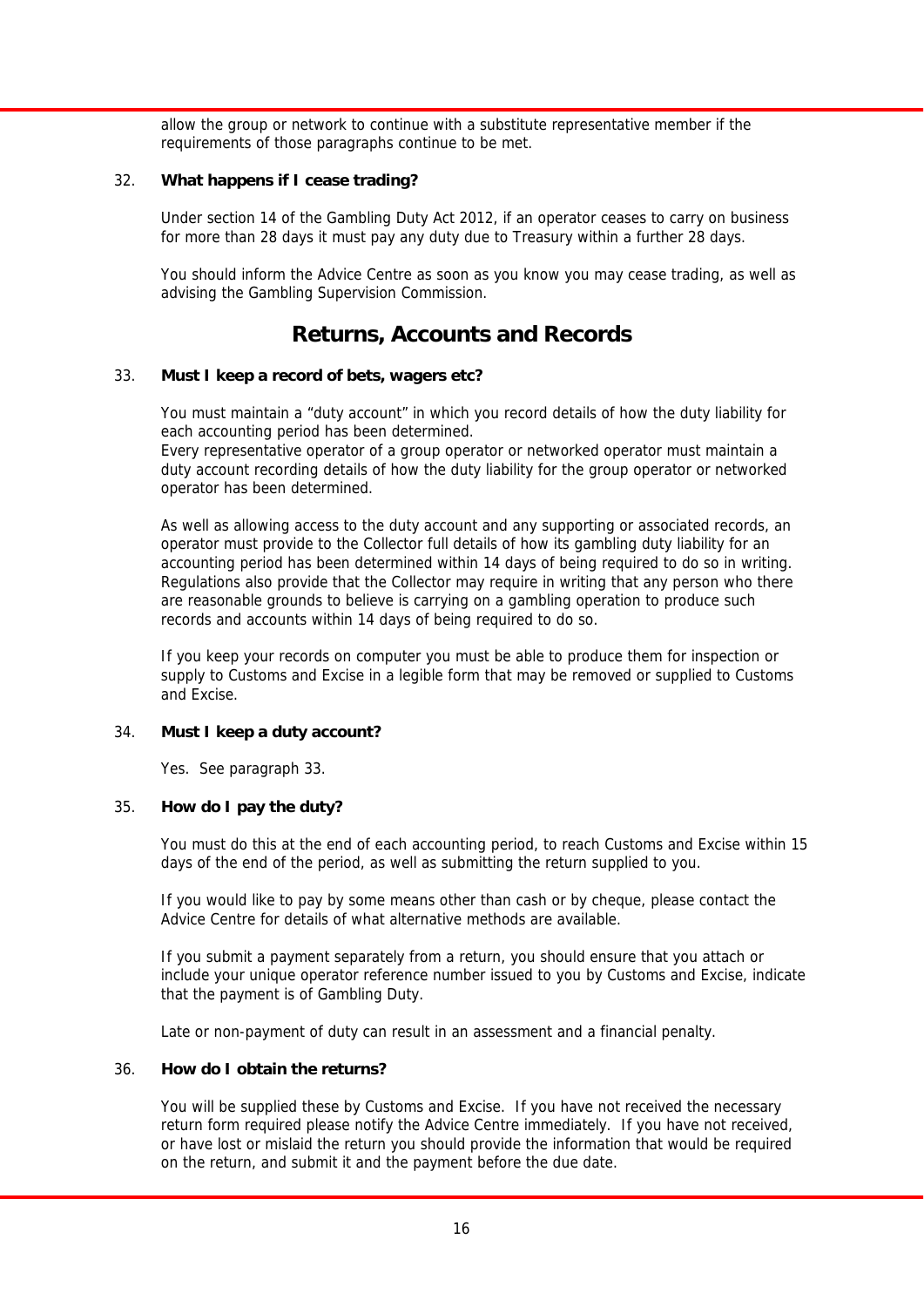#### 37. **When must I complete and submit a return?**

 You must do this following the end of each accounting period and ensure that it is submitted to Customs and Excise so that it is received no later than the  $15<sup>th</sup>$  day following the end of the period.

 Returns showing a "nil" liability to duty are required, including those produced because you have offset carried forward losses against your duty liability for that period.

 Late or non-submission of a return could result in duty being assessed, as well as a financial penalty.

#### 38. **How long must I keep my records?**

 You should retain your duty account and associated records that support your determination of your duty liability (bank statements, cash and credit records, annual and management accounts, player accounts etc) for at least 4 years. This is without prejudice to requirements to retain such records for other purposes.

 You should keep all records at your main business address on the Island, as notified to Customs and Excise, unless you have received permission in writing to keep them elsewhere.

#### 39. **Can I apply for non-standard accounting periods?**

 You can apply to the Collector for permission to use non-standard accounting periods. You would need to explain what periods you wish to use and the reasons why you wish to use them.

 The decision to allow non-standard accounting periods is at the discretion of the Collector, who will take into account your compliance history in the preceding 12 months, and considerations for the protection of the revenue and the likely effect on official resources. Permission to use non-standard accounting periods may be withdrawn, by notice in writing from the Collector, if this is considered necessary for the protection of the revenue, the efficient use of official resources, or if your compliance record is not satisfactory.

### **Legal Powers and Penalties**

#### 40. **What are the legal powers of Customs and Excise?**

 Operators are considered to be "revenue traders" for the purposes of the revenue trade provisions of the Customs and Excise Management Act 1986 (sections 121, 123 and 124A to 124G), and the powers available for use in respect of revenue traders are available to officers in addition to their general powers and those specific powers contained in the Gambling Duty Act 2012.

 In addition, the general powers to obtain information and documents, including from third parties and payment providers, contained in the Finance Acts 2008-2013 (as they have effect in the Island) are available.

Officers have the power to -

- enter any premises used (or where there are reasonable grounds to believe are being used) for a gambling activity
- enter free of charge any track, venue or other place where gambling is underway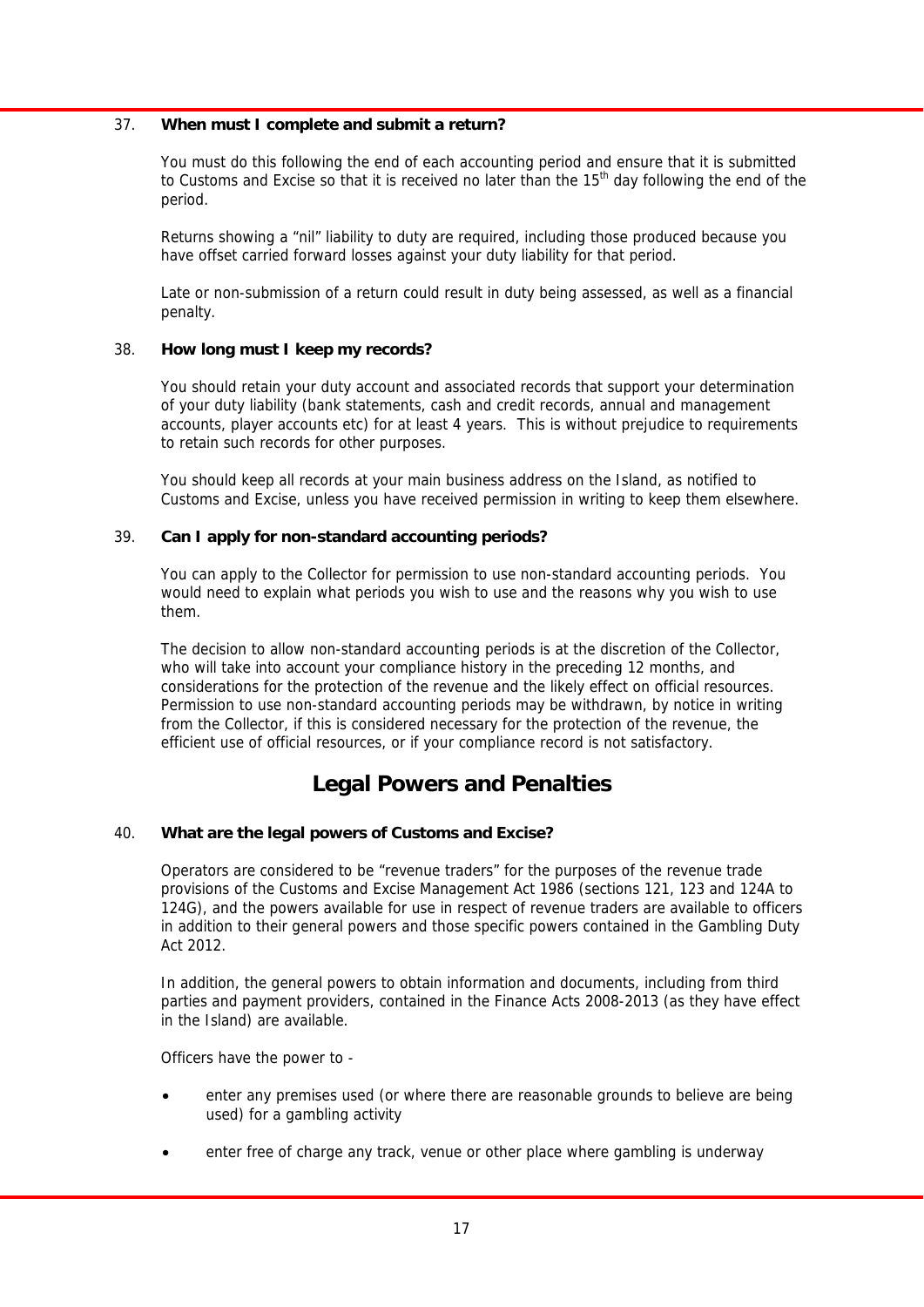- remain on any premises, or at any track, venue or other place for so long as they have reasonable grounds to believe it is being used in connection with gambling activity
- issue an assessment of duty (plus interest and penalties) where duty has not been paid, has been under-declared or where a return has not been submitted
- direct what records and accounts are to be kept
- inspect any books, records, accounts kept, including any documents which relate (or appear to relate) to the business, including business bank accounts, annual accounts and player accounts
- take copies of any of the above books, records, accounts or documents (or to require copies of such books, records, accounts or documents to be supplied within 14 days), and to require any operator (whether licensed or not) to furnish such information or assistance as the officer may require
- levy distress for security debts or duty (when authorised to do so by a properly issued distress warrant)
- where there is evidence of fraud or obstruction, make arrests.

 Section 26 of the Gambling Duty Act 2012 provides protection for an officer who takes any action in the pursuance of instructions of the Treasury given in accordance with enforcement of the Act that would otherwise have been an offence under any enactment relating to gambling.

#### 41. **Disclosure of information**

The Act provides that the Treasury may exchange information with -

- the Gambling Supervision Commission
- the Financial Supervision Commission
- the Department of Economic Development
- the Isle of Man Office of Fair Trading
- the Isle of Man Constabulary
- and any other body specified by order by the Treasury

 for the purpose of assisting them in the performance of any duties imposed by or under an enactment relating to gambling. These powers are in addition to those -

- in section 174B of the Customs and Excise Management Act 1986 which allow the disclosure of information for the purposes of any criminal investigation or criminal proceedings that have or may be undertaken in the Island or elsewhere
- in article 7 of the Customs and Excise (Implementation of the 1979 Agreement) Order 1980 that provides for the exchange of information with HMRC in relation to pool betting duty, lottery duty and any other matter within the scope of the Customs and Excise Agreement 1979
- which sections 28 and 29 of the Gambling Duty Act 2012 provide for whereby the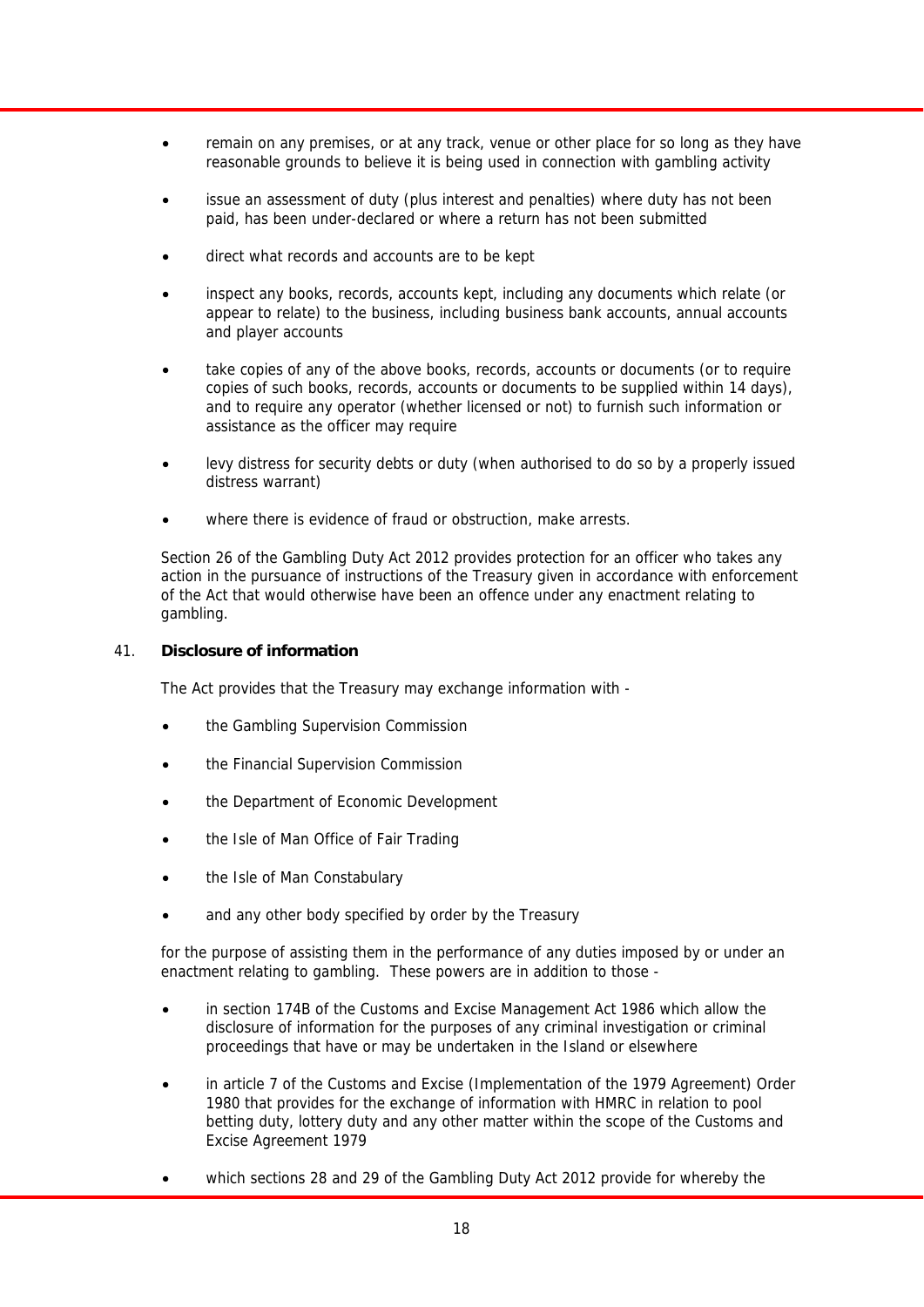Treasury can by order make provision for the exchange of information and documents with bodies outside the Island, including for the enforcement of any international agreement on the recovery of gambling duty, including foreign gambling duty. At the date of publication of this Notice no such orders had been made.

#### 42. **What penalties exist (civil and criminal)?**

See also paragraph 18 (assessments and penalties).

 To encourage compliance, the Treasury can make use of a range of civil penalties of the kind available for other indirect taxes.

Civil financial penalties may be imposed for -

- an error on any return;
- failure to notify the Treasury of liability to duty; or
- contravention of any other requirement imposed by the Act, or by orders or regulations made under the Act (unless the contrary is indicated).

Section 30 of the Gambling Duty Act 2012 provides criminal penalties upon conviction for -

- making a false statement or submitting a false document with intent to deceive
- being knowingly concerned in, or taking steps with a view to, fraudulent evasion of duty - and any equipment used or cash received in connection with any gambling in respect of any evasion (or attempted evasion) of duty is liable to forfeiture
- obstruction of an officer in the course of their functions
- is involved in the promotion of overseas gambling in the Island (without accounting for duty in the Island), unless on behalf of an operator licensed in the UK or another EEA State or exempt from such licensing.

 Section 32 of the Gambling Duty Act 2012 provides that where a section 30 offence is committed by a body corporate, and it is proved that an officer of that body corporate authorised, permitted or participated, or failed to take all reasonable steps to prevent the commission of the offence, he or she may also be liable. This would apply to directors, company secretaries and similar officers, any person purporting to act as such, or (where an operator is managed by its members) a member.

#### 43. **What if I am unhappy with the way I have been treated?**

 Customs and Excise is committed to providing a high standard of service to the public. It aims to do its work in a fair and reasonable way and to provide an efficient service. Where you are an individual, company or other organisation, if you are not satisfied please tell us straight away. Your complaint will be considered promptly and you will be told the outcome. If you wish to complain about the behaviour of an individual officer, please ask the Advice Centre for a copy of the appropriate explanatory leaflet.

 You may appeal most decisions or assessments made by Customs and Excise, including any assessment or penalty in connection with Gambling Duty, and most of the decisions that may be made by or on behalf of the Treasury, Customs and Excise or the Collector. The only exceptions would be where criminal proceedings are involved, where goods have been seized (where there is a separate route of appeal), or where the Collector has made a discretionary decision (e.g. whether or not to allow non-standard accounting periods). Any appealable assessment or decision is subject to a review process undertaken by a senior officer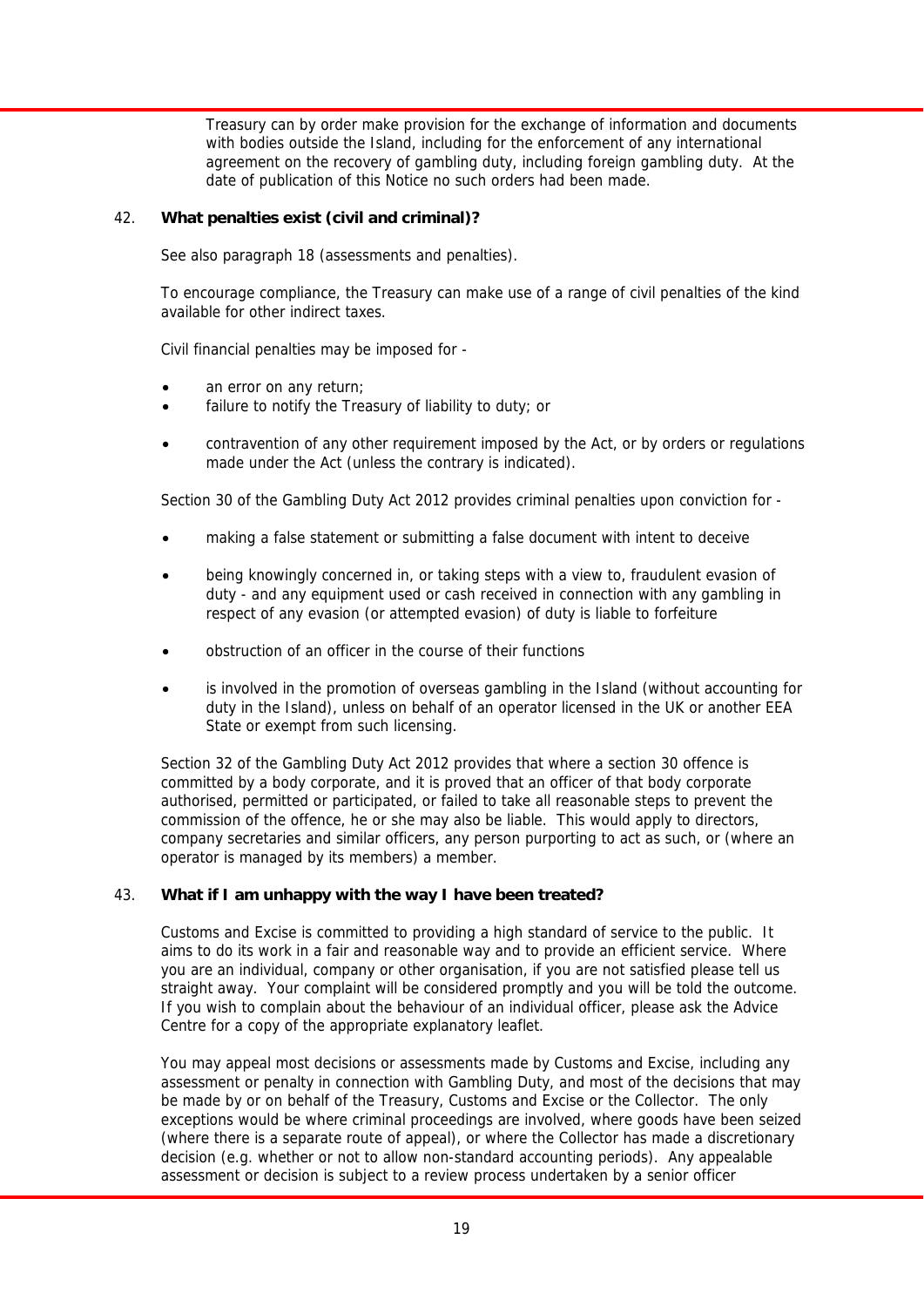uninvolved in the original decision. You are also able to lodge an appeal to the independent VAT and Duties Tribunal. Please ask the Advice Centre for information on how to request a review and/or lodge an appeal.

### **Particular Types of Gambling**

#### 44. **Agency bets**

 This is where bets are taken by one bookmaker (the agent bookmaker) and passed on to another (principal) bookmaker or bookmakers. The agent bookmaker may be either an agent of the principal bookmaker or an agent of the customer. In an agency situation the agent itself is not liable for duty relating to bets that are passed on from the principal bookmaker if -

- there is a written agreement between the agent bookmaker and the principal bookmaker
- each bet passed on falls within the terms of this agreement
- the agent bookmaker passes on the terms and conditions which the principal bookmaker imposes on the bet to the customer, and the price (odds) quoted by the principal bookmaker must be the price at which the agent bookmaker settles with the customer
- it is made clear to the customer that the agent bookmaker is not accepting the bet but is passing it on to the principal bookmaker
- all of the bet is passed on to the principal bookmaker (if the agent bookmaker accepts any part of the bet on his own account he would become liable to duty on that part)
- a suitable record of all agency bets is maintained
- duty is accounted for in the Island by the principal bookmaker.

 Note that under Island law an agent must themselves be in possession of a bookmaker's permit and licence.

#### 45. **On-course bets**

 Bets placed and accepted at an authorised track or venue by a bookmaker at that track or venue are not liable to duty.

 Bets placed on "away meetings" (i.e. bets made at one track for horse or dog racing at another track) are not liable to duty if they meet the conditions for an on-course bet.

 If you are unsure about the duty liability of any bet, wager etc please contact the Advice Centre.

#### 46. **Void bets**

 If a bet, wager etc becomes void it is expected that the operator will refund the customer. Any such refunds would not be regarded as winnings, nor would the voided stake, and therefore one should cancel the other out and not be included in the duty calculation.

 A void bet, wager etc is one cancelled in accordance with the operator's previously agreed terms and conditions. Customs and Excise may require proof that the bet, wager etc became void. Simply failing to receive the stake money does not make a bet, wager etc void.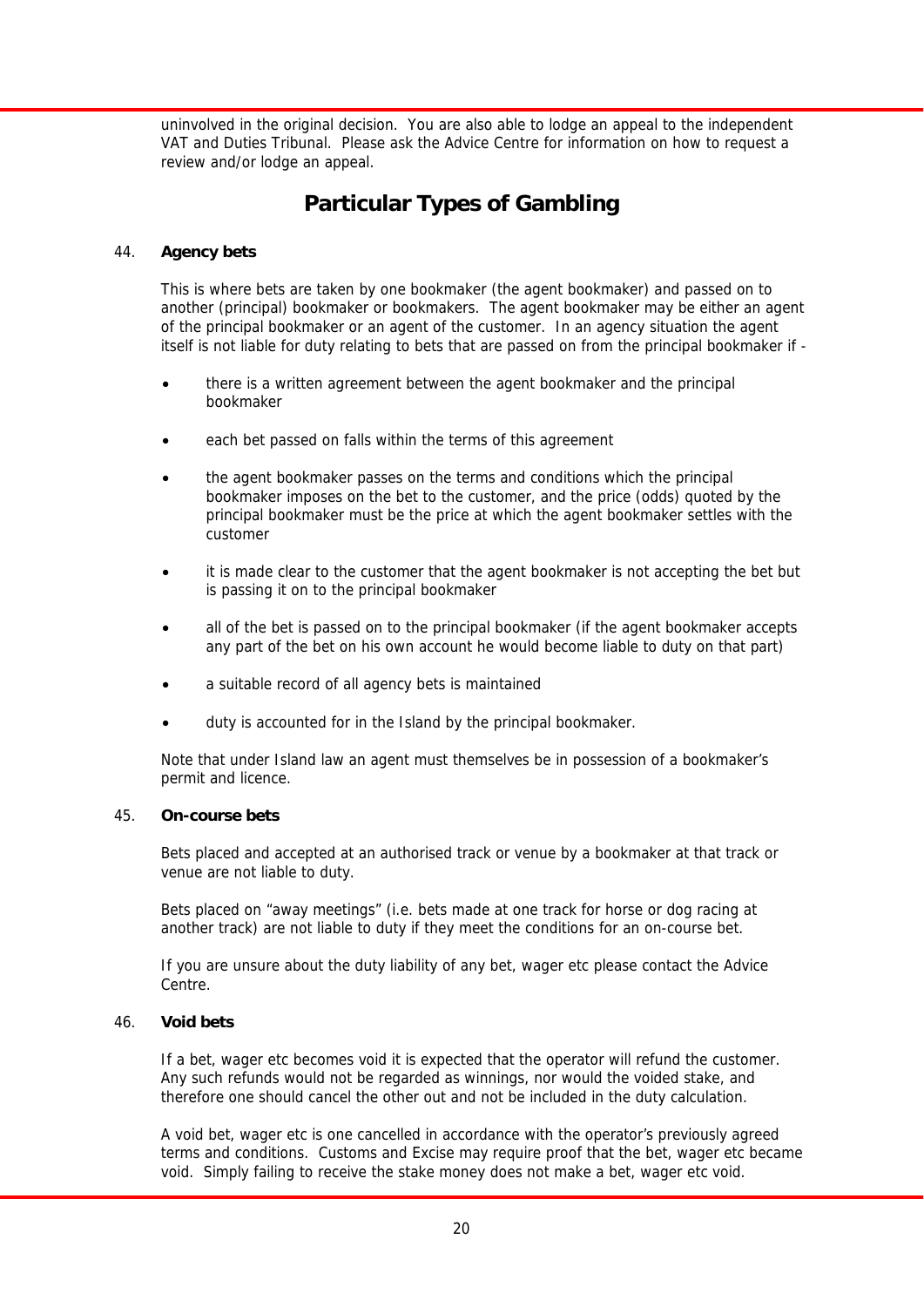#### 47. **Spread betting**

 Spread betting would be liable to duty on the retained profits basis, on any income in form of fees, commission etc accruing to the operator.

#### 48. **Sponsored pool betting**

This is where totalisator facilities are used and are either -

- approved for the purpose of sponsored pool betting by the Treasury; or
- provided at a track by the person having management of the track.

(but note that bets placed at the track itself by a person present at that track in the Island would be regarded as on-course bets and therefore not liable to duty).

 Those operators wishing to operate sponsored pool betting using facilities that are not situated at a track and provided by the person having management of that track must apply for approval in writing from the Treasury (through Customs and Excise).

 The term also covered what would be "betting intermediaries" for the purposes of the Gambling Duty Act 2012, being those operators that co-mingle and aggregate bets, wagers etc for transmission on into a totalisator outside the Island.

 Note that any bets accepted that do not meet the above criteria may be liable to duty at the higher, pool betting duty-rate.

#### 49. **Rebate betting**

 This is a form of arrangement often seen in the USA, where customers who bet above a pre-set minimum amount during a given period are guaranteed a percentage rebate or refund of their stake money regardless of results. Such gambling will normally involve payments by the operator not only to the customers, but also to an agent (manager) who organises and administers a pool of customers involved in the arrangement.

 If you anticipate involvement in rebate betting you should contact the Advice Centre, providing details, for advice on how to record and declare any bets, wagers etc and on the potential duty liability position.

#### 50. **Are there any restrictions on overseas gambling?**

 There are no restrictions on individual customers placing bets, wagers etc with bookmakers or others located outside the Island, and such bets, wagers etc incur no duty liability.

 However, under section 30 of the Gambling Duty Act 2012 it is a criminal offence for any person to conduct a business or agency in the Island for the purposes of gambling and knowingly issues, circulates, distributes or has in their possession for the purpose of distribution any advertisement or other document inviting or otherwise relating to gambling with an operator or other person outside the Island unless -

- the transaction involved (or which is being invited) is subject to duty here;
- involves a licensed operator in the UK or another EEA State (or such other place as the Treasury may by order specify); or
- is exempt from licensing in the UK, another EEA State or such other place as the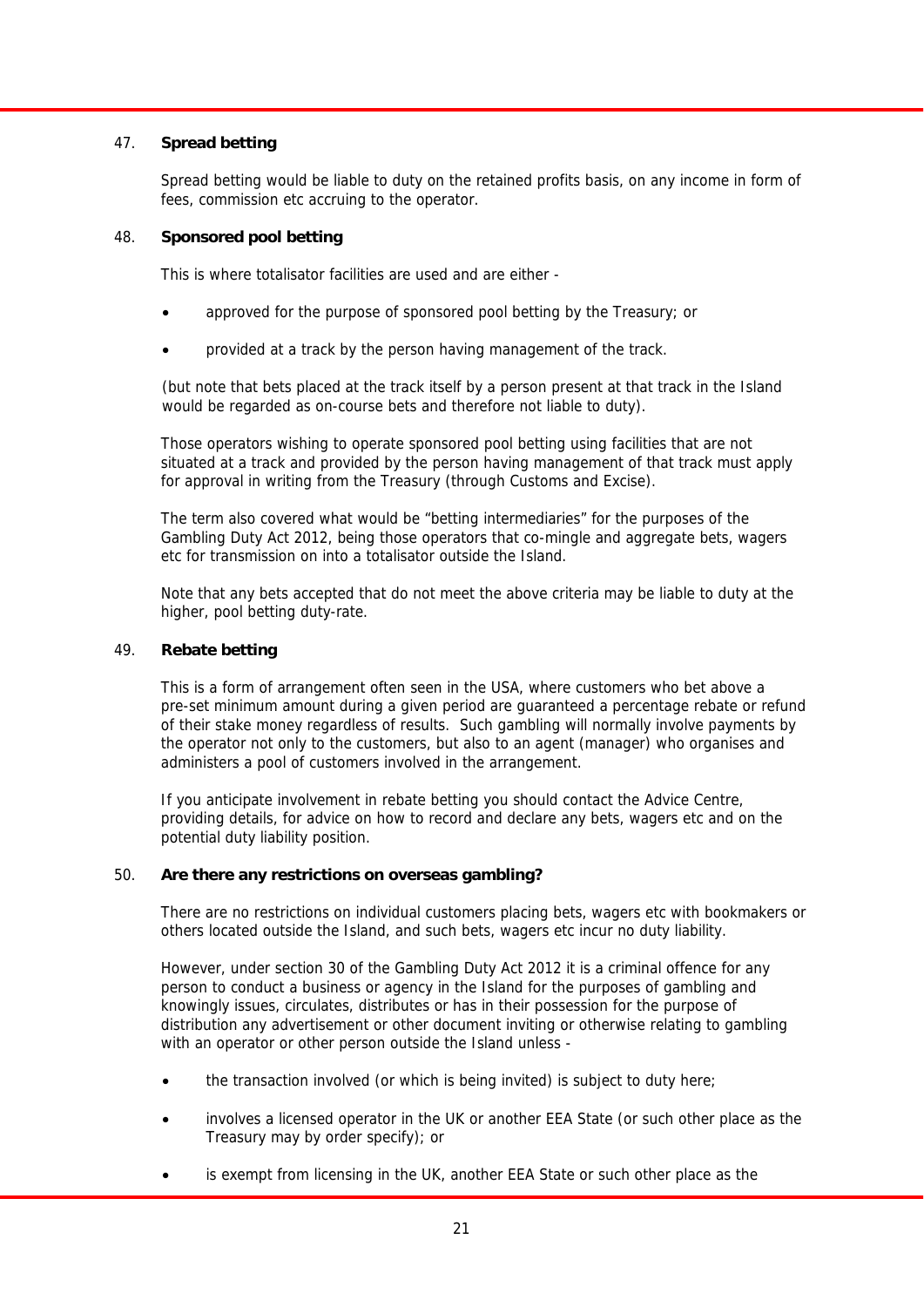Treasury may by order specify.

This provision is designed to protect the revenue from gambling in the Island.

#### 51. **Revenue-sharing**

 Where an operator has an arrangement with another person to supply the operator with bets, wagers etc which are accepted by the operator under the terms of a revenue-sharing agreement then, depending upon the actual terms and conditions between the parties concerned and under specific written approval from Customs and Excise, the operator may be authorised to exclude from its own duty calculation the amount owed to that person.

 Consequently, any operator seeking to exclude costs associated with revenue-sharing arrangements must first obtain approval from Customs and Excise.

#### 52. **Fixed-Odds Betting Terminals (FOBT)**

 Such machines, even where present on the licensed premises of a bookmaker, are liable to Machine Games Duty in the Island, and therefore their stakes and winnings should not be included in any duty calculation for Gambling Duty purposes.

#### 53. **Sleepers**

 You must account for any payment when you accept the bet, even if this is before payment is received, and despite the fact that the event to which the bet relates may be some time in the future. You only include any winnings paid out for the bet when that payment becomes due (i.e. when paid or credited to the customer's account).

#### 54. **Bets made by an on-course bookmaker with an off-course bookmaker, and Bets received as hedged bets from another, off-Island bookmaker**

Both of these examples would be liable to duty.

#### 55. **Bets made by an overseas bookmaker with an on-course bookmaker in the Island**

 These would be liable to duty. Bets made in the course of business by Island-based bookmakers with an on-course bookmaker would, however, be exempt from duty.

#### 56. **Bet-brokers**

 A bet-broker (see Glossary) may act as an agent for the person who wishes to make the bet (who may be either a disclosed or undisclosed principal), or may simply provide the facilities whereby the bet can be made. Bet-brokers are typically businesses that allow individuals to bet with one another without involving a licensed bookmaker.

 Bets made by means of a bet-broker will be treated as if made to and accepted by the betbroker, and the bet-broker treated as an operator (bookmaker), whether or not licensed as such, for duty purposes.

 Customs and Excise understands that Island law would require anyone acting as a bet-broker in the Island to be licensed by the Gambling Supervision Commission.

 Any commission paid from stake money to a bet-broker or agent by an operator must not be left out of the duty calculation, unless the relationship is one of operator and affiliate and meets the conditions for revenue-sharing with affiliates (see paragraph 51).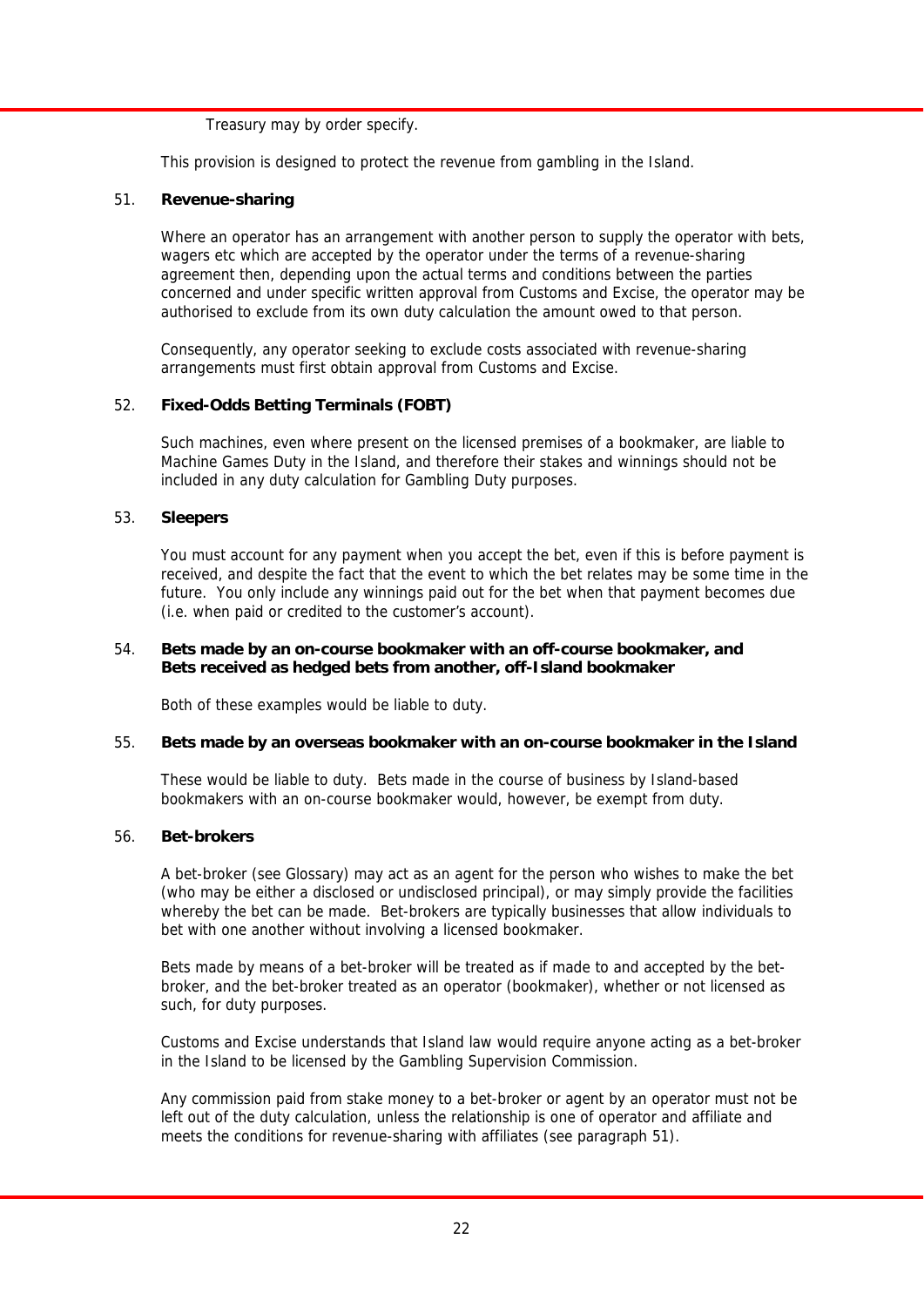#### 57. **Betting exchanges**

 The profits (typically commission charges, deductions from winnings or administration fees) accruing to a betting exchange (see the Glossary) from gambling activity is liable to duty on the retained profits basis.

 Betting exchanges were formally liable to a standard 10% rate of General Betting Duty. However, for the purposes of Gambling Duty the usual duty-rates apply.

#### 58. **Betting exchanges - business use by punters**

 Where a customer of a betting exchanges is using wagers placed on the exchange in the course of business, and accepting bets, they can be considered as involved in the business of gambling as "bookmakers" and, if located in the Island, need to hold a permit from the Gambling Supervision Commission.

Such "non-recreational" users will also be subject to duty on their gambling yield.

 However, betting exchange operators will not normally be liable for duty on the bets placed or accepted by bookmakers using their facilities (only on any charged the betting exchange operator makes for use of its services).

Betting exchange operators should take reasonable steps to identify non-recreational users.

#### 59. **Any-to-come bets**

 You do not need to have a percentage uplift system to take account of any-to-come bets when a bookmaker is using the net stakes receipt method of determining gambling yield. The stakes or winnings from each individual bet are accounted for in the normal way.

#### 60. **Ante-post bets**

 Receipts for ante-post bets are included with other stakes in the duty collection for the accounting period in which they are received. Any subsequent winnings are similarly included in the duty calculation in the accounting period during which they become payable.

#### 61. **Linked progressive jackpot games**

 In the case of such games, the making by the operator of a contribution towards the central prize fund shall be considered as the provision of a prize for duty purposes, but the award of a prize from that central fund is not to be treated as that operator providing a prize.

 In other words, where such games are involved, the "winnings" which may be used in the operator's duty calculation are the contribution to the central prize fund - and any winning of that central prize fund is ignored for the purposes of duty.

#### **VAT**

#### 62. **Is gambling liable to VAT?**

 The Treasury interprets EU and Isle of Man VAT legislation to mean that gambling with licensed operators is not liable to VAT. The Treasury considers that it would qualify for exemption under Schedule 10 to the Value Added Tax Act 1996, and therefore any supplies would be exempt. Therefore, subject to future legislative changes, the Treasury would not seek to recover VAT on betting, wagering or the playing of games of chance involving those conducted by operators licensed in the Island or using disaster recovery facilities available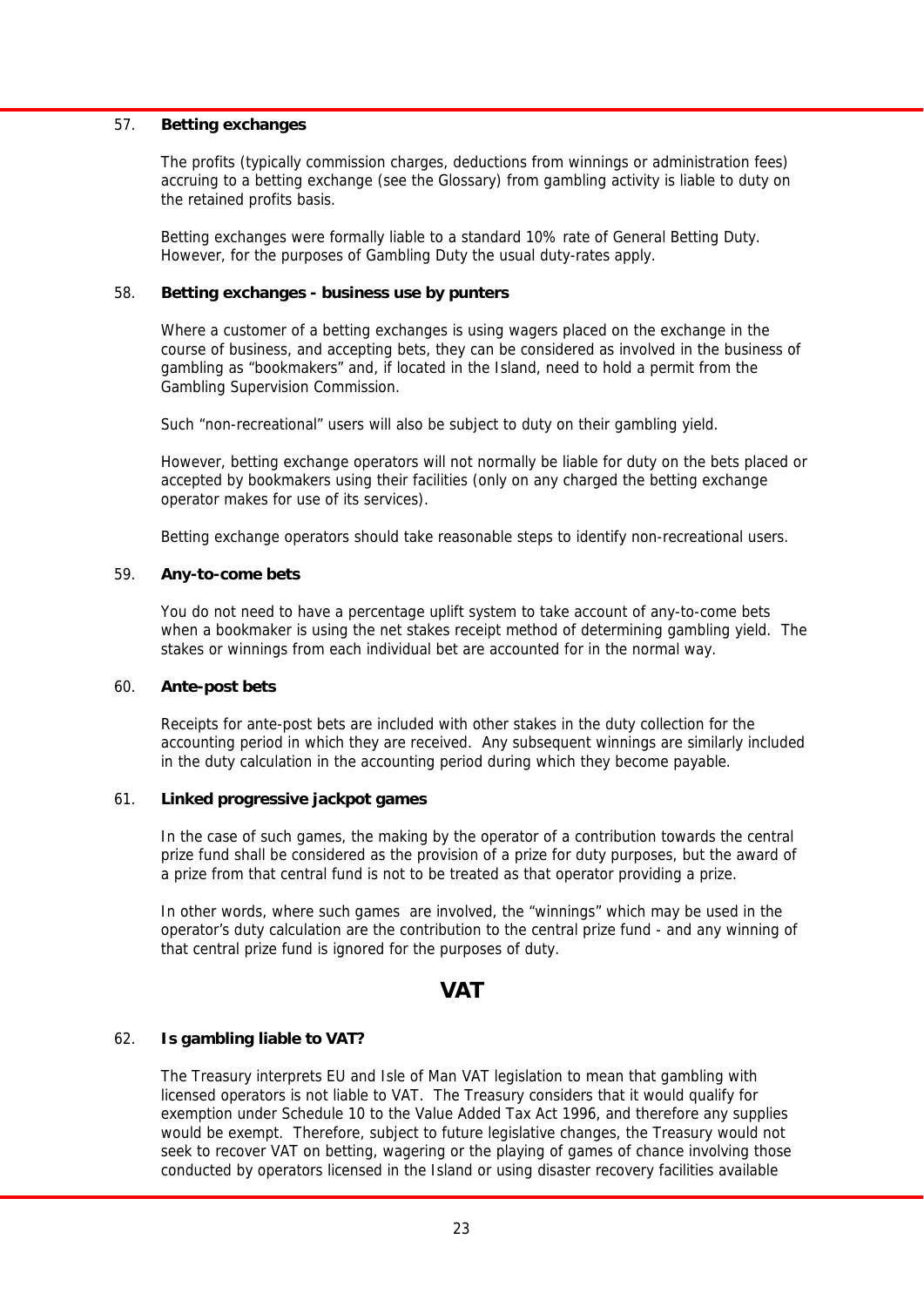under the Online Gambling Regulation Act 2001.

 However, under the Value Added Tax (Betting, Gaming and Lotteries) Order 2007, illegal gaming, including illegal online gaming, is liable to standard-rated VAT.

#### 63. **What about other activities?**

Some supplies made by an operator may be standard-rated for VAT purposes, for example -

- the provision of hardware; or
- assignment of intellectual property rights.

 Where operators have a mix of both exempt and standard-rated supplies they may be able to register for VAT and recover part of their VAT payments (as "partial exempt"). However, operators should note that, if they make only exempt supplies, they will not be entitled to recovery of input tax.

 Operators are advised to seek advice from Customs and Excise regarding any possible VAT liability - particularly when if a new operator, or when planning any new or innovative type of gambling.

### **Amendments to this Notice**

#### 64. **Amendments to the Notice**

| 16 October 2014  | Index amended, paragraphs 26 to 28 and new paragraph 31B<br>inserted re notification requirements etc of groups and<br>networks. |
|------------------|----------------------------------------------------------------------------------------------------------------------------------|
|                  | New paragraph 31A inserted to deal with situations where an<br>operator ceases gambling activity, but continues to trade.        |
|                  | New paragraph 64 added to record subsequent amendment<br>of the Notice.                                                          |
| 21 November 2014 | New paragraph 25A on double duty relief inserted.                                                                                |
| 16 March 2015    | Paragraph 10 replaced to provide details of double duty relief<br>available with effect from 1 December 2014.                    |
| 14 August 2017   | Minor amendment made to paragraph 56.                                                                                            |
| 15 August 2017   | Paragraph 2 (re initial introduction and transitional<br>arrangements) omitted.                                                  |
| 9 December 2019  | Paragraph 35 updated to remove reference to payment in<br>Euros.                                                                 |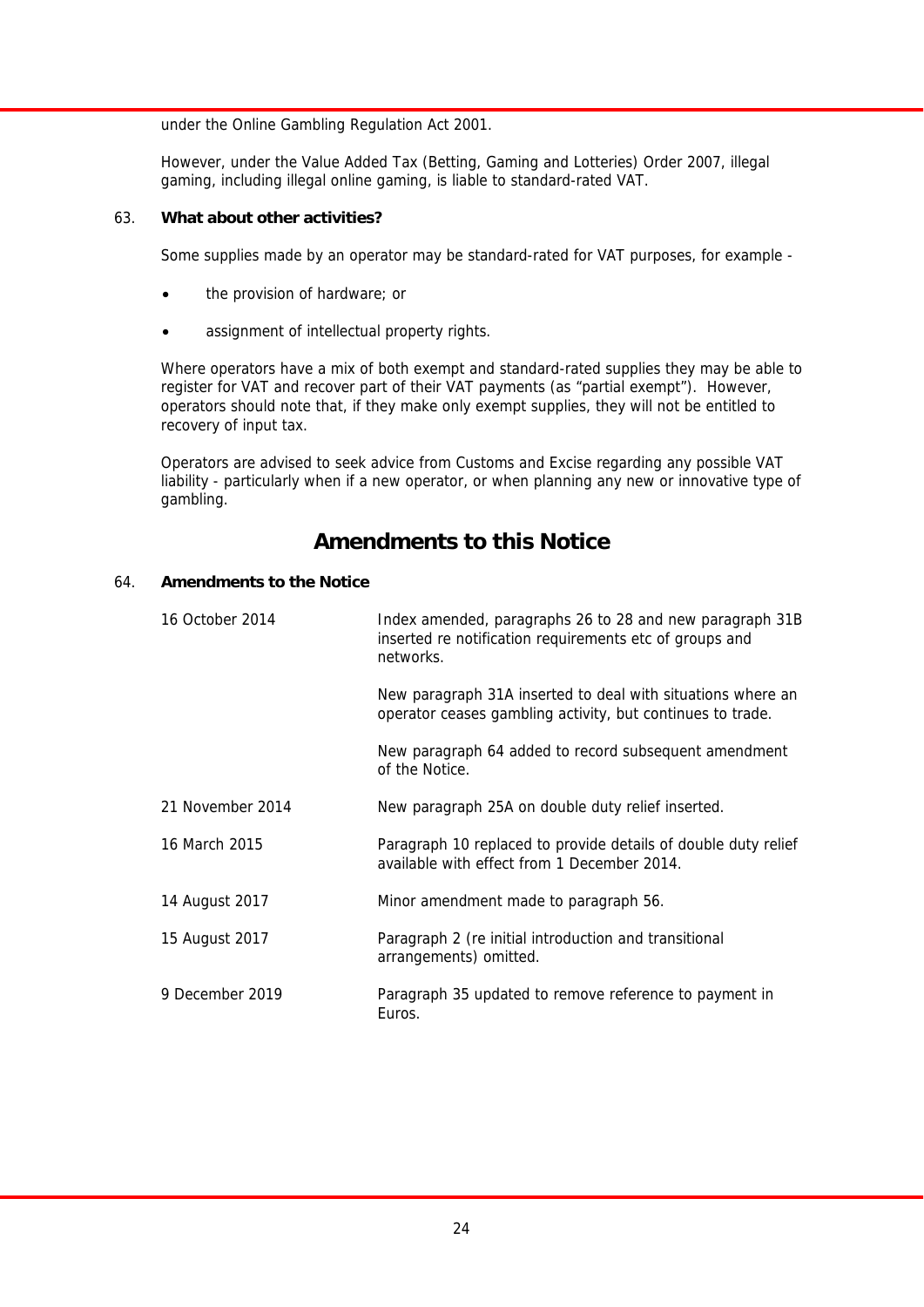## **Glossary**

| Accounting period    | A calendar month (unless authorised otherwise in writing by the<br>Collector)                                                                                                                                                                                                                                               |  |
|----------------------|-----------------------------------------------------------------------------------------------------------------------------------------------------------------------------------------------------------------------------------------------------------------------------------------------------------------------------|--|
| <b>Advice Centre</b> | The Business Advice Centre at Custom House, Douglas                                                                                                                                                                                                                                                                         |  |
| Agent                | A person who represents a bookmaker, and who passes on bets to<br>that bookmaker. Island law does not permit bookmakers to have<br>agents who negotiate bets, unless those agents are themselves<br>licensed.                                                                                                               |  |
| Ante-post bets       | Bets made with a bookmaker for a race taking place in the future                                                                                                                                                                                                                                                            |  |
| Any-to-come bets     | Bets made at one time for a succession of races, on the<br>understanding that if the first bet wins (or the horse or dog is placed<br>or each way), or is a non-runner, a pre-arranged amount is<br>re-invested on each of the selected races in turn until either the<br>money is exhausted or the selections are complete |  |
| Bet-broker           | A person providing facilities whereby two of more persons can place<br>bets with one another, or where someone acts as the agent of the<br>original punter (whether or not the identity or existence of that<br>original punter is disclosed). The person who receives bets from a<br>bet-broker is known as a "bet-taker". |  |
| Betting              | The making or accepting a bet on -                                                                                                                                                                                                                                                                                          |  |
|                      | (a)<br>the outcome of a race, competition or other event or process<br>(including when the event is in the past and one party to the<br>transaction knows the outcome);                                                                                                                                                     |  |
|                      | the likelihood of anything occurring or not occurring (including<br>(b)<br>when the thing has occurred or failed to occur and one party<br>to the transaction knows the outcome); or                                                                                                                                        |  |
|                      | (c)<br>whether anything is or is not true,                                                                                                                                                                                                                                                                                  |  |
|                      | and includes spread betting made with a bookmaker in the Island<br>who holds a bookmaker's licence and pool betting but not on-course<br>betting.                                                                                                                                                                           |  |
| Betting exchange     | A facility whereby individuals can place wagers against one another<br>on the outcome of a given event. The operator of the exchange<br>facilitates the bet, holds any stakes placed by either party and<br>arranges for the payment of any winnings.                                                                       |  |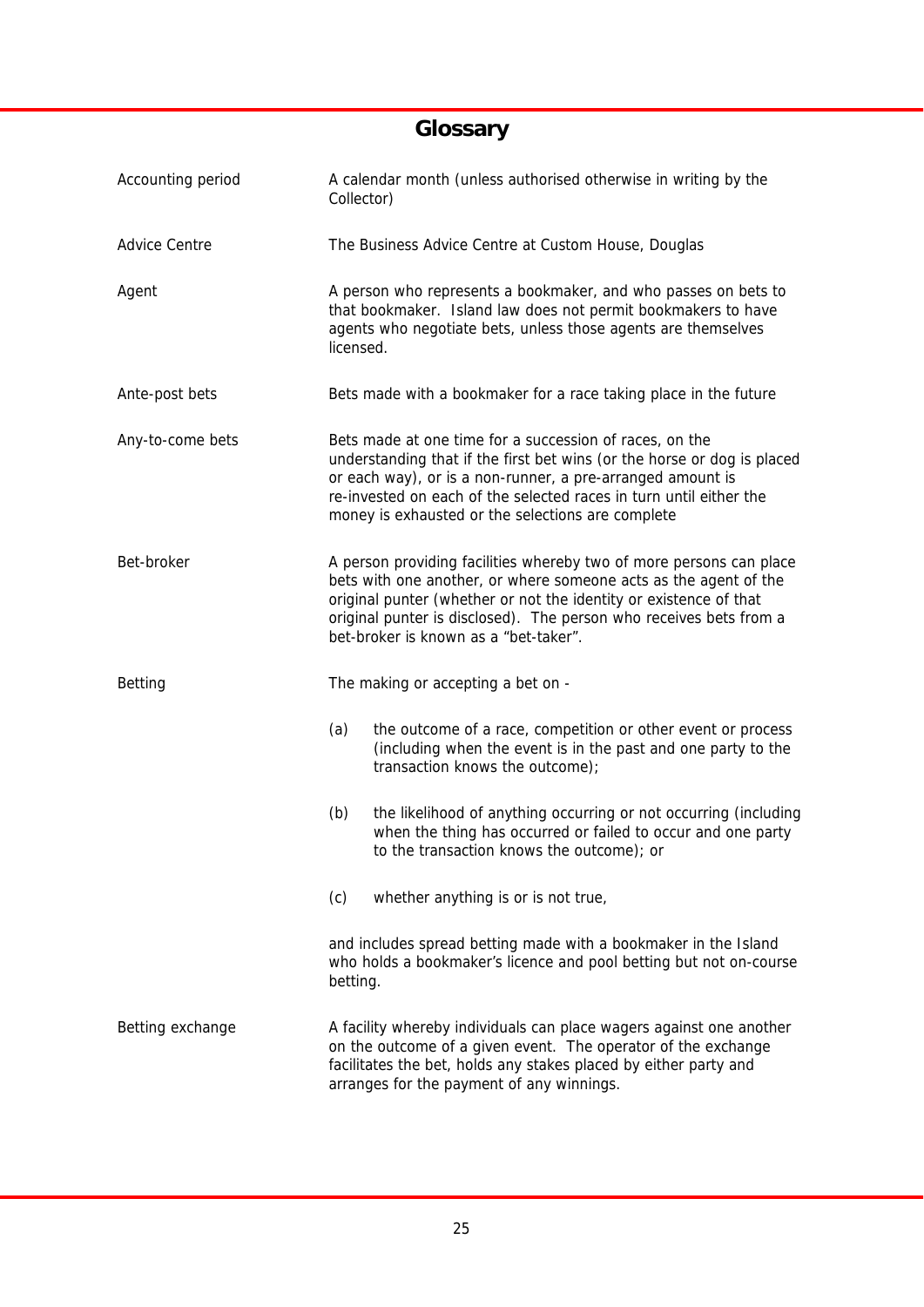| Betting intermediary | A person who, in the course of a business, provides facilities (other<br>than premises alone) or a service designed to enable the making or<br>acceptance of bets between others. The term would exclude those<br>businesses that provide general electronic communications services<br>or software that may be used by operators undertaking gambling<br>activity. It is intended to include those whom are actively involved in<br>the placing or accepting of bets, wagers etc in the course of business,<br>and are involved in activity that could be construed as gambling<br>activity regardless of any requirement to be licenced. |
|----------------------|--------------------------------------------------------------------------------------------------------------------------------------------------------------------------------------------------------------------------------------------------------------------------------------------------------------------------------------------------------------------------------------------------------------------------------------------------------------------------------------------------------------------------------------------------------------------------------------------------------------------------------------------|
| Bookmaker            | A person who, whether or not licensed to do so, carries on the<br>business of receiving or negotiating bets or conducting pool betting<br>(whether as principal or agent, and whether regularly or not); or who<br>holds themselves out (or permits such holding out) in the course of<br>business as a person carrying on such a business.                                                                                                                                                                                                                                                                                                |
| Bookmaker's agent    | See "Agent".                                                                                                                                                                                                                                                                                                                                                                                                                                                                                                                                                                                                                               |
| Chargeback           | Where a payment provider, such as a credit card issuer, recovers<br>from the merchant (operator) a sum of money previously paid or<br>credited to the merchant - usually because the provider's customer<br>has said that he or she did not actually make the purchase.                                                                                                                                                                                                                                                                                                                                                                    |
| Collector            | Collector of Customs and Excise, the chief officer of the Customs and<br>Excise Division of the Treasury.                                                                                                                                                                                                                                                                                                                                                                                                                                                                                                                                  |
| Co-mingling          | Where an operator aggregates bets, wagers etc from two or more<br>sources and feeds them into one or more other facilities so as to gain<br>benefit from the size and value of the total. The operator normally<br>receives their income from a handling charge, which may be linked to<br>the total value of the bets, wagers etc co-mingled, or in the form of<br>commission from those facilities which it supplies.                                                                                                                                                                                                                    |
| Commission agent     | See "Agent".                                                                                                                                                                                                                                                                                                                                                                                                                                                                                                                                                                                                                               |
| Commission charges   | Any amount that the parties to a bet, wager etc (whether as punter,<br>in placing or accepting it, or aggregating and co-mingling it) are<br>charged by an operator, whether by deduction from stakes, winnings<br>or otherwise for the use of the operator's facilities. Any entry fee or<br>other charge, and any retrospective bonus or rebate, should be<br>included in the duty calculation.                                                                                                                                                                                                                                          |
| Community benefit    | Section 8(9) of the Gambling Duty Act 2012 provides for a duty<br>exemption for "bets made for community benefit", and states that<br>these are bets made where -                                                                                                                                                                                                                                                                                                                                                                                                                                                                          |
|                      | the operator is an organisation established and conducted for<br>(a)<br>charitable purposes only or wholly and mainly for the purposes<br>of enabling participation in or of supporting education, sport or<br>culture or for any other non-commercial purposes not for<br>private gain;<br><b>AND</b>                                                                                                                                                                                                                                                                                                                                     |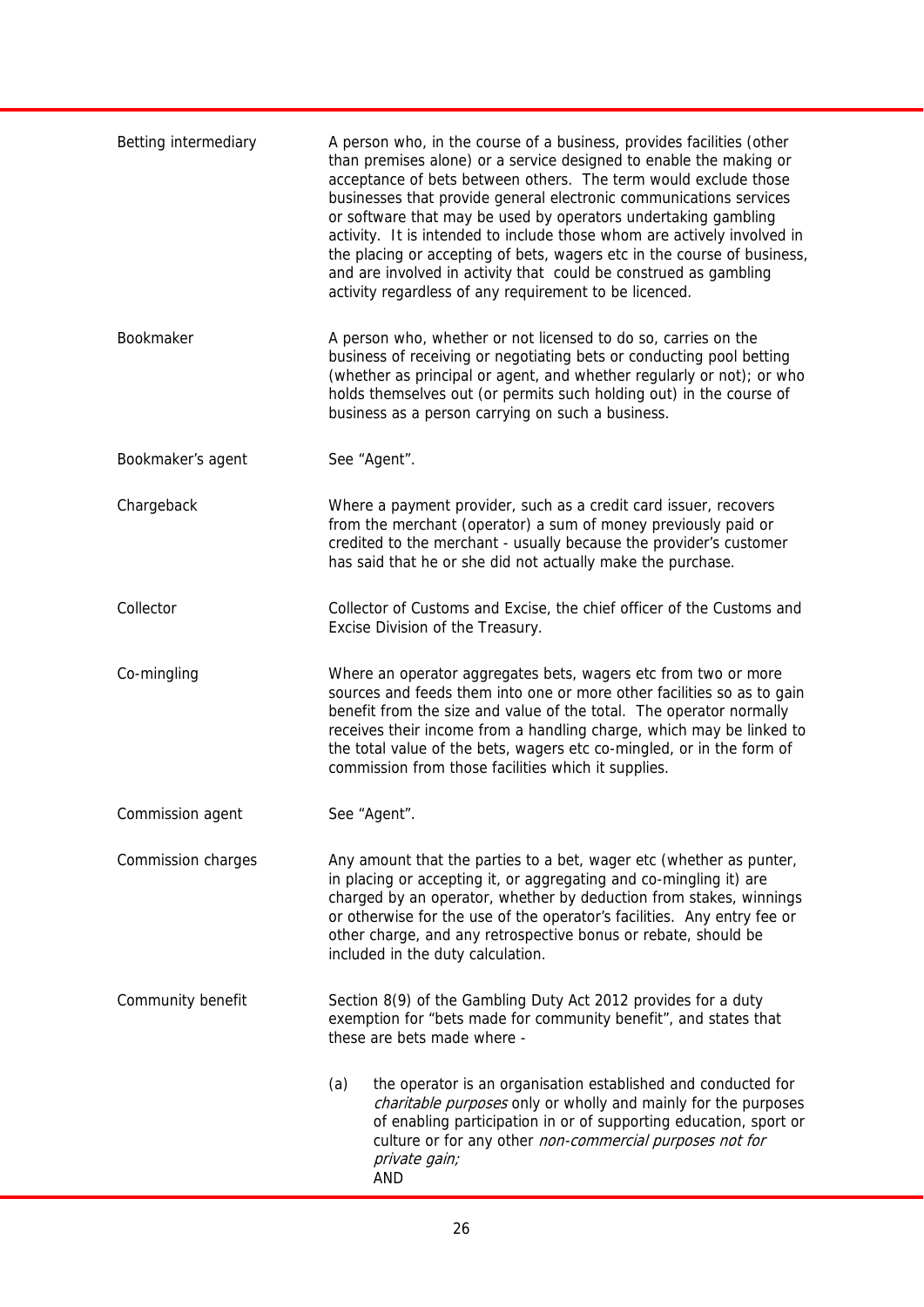| Community benefit<br>(continued) | (b)                | the person making the bet knows, when making it, that the<br>purpose of the betting is to benefit that organisation;<br>AND                                                                                                                                                     |  |
|----------------------------------|--------------------|---------------------------------------------------------------------------------------------------------------------------------------------------------------------------------------------------------------------------------------------------------------------------------|--|
|                                  | (c)                | a substantial part of the gambling yield is to be applied for the<br>purposes of the organisation.                                                                                                                                                                              |  |
| Distraint and distress           |                    | Where a creditor can recover the value of a debt owed to it by<br>seizure of goods and chattels belonging to the debtor.                                                                                                                                                        |  |
| Double duty relief               | Notice.            | A relief from gambling duty where a foreign tax or duty of a like<br>nature to gambling duty has been paid in respect of the same<br>gambling activity that is liable to gambling duty in the Island. See<br>section 17 of the Gambling Duty Act 2012 and paragraph 25A of this |  |
| Foreign gambling duty            |                    | Any tax or duty imposed under the law of another country or territory<br>that appears to the Treasury to be of a like nature to Gambling Duty.                                                                                                                                  |  |
| Gambling                         |                    | For the purposes of the Gambling Duty Act 2012, this is -                                                                                                                                                                                                                       |  |
|                                  | (a)                | gaming;                                                                                                                                                                                                                                                                         |  |
|                                  | (b)                | betting;                                                                                                                                                                                                                                                                        |  |
|                                  | (c)                | participating in a lottery;                                                                                                                                                                                                                                                     |  |
|                                  | (d)                | taking a ticket or chance in a lottery that is not unlawful by<br>virtue of section 5(3) of the Lotteries and Amusements Act<br>1976 (an Act of Parliament); or                                                                                                                 |  |
|                                  | (e)                | online gambling                                                                                                                                                                                                                                                                 |  |
| Gambling receipts                | The aggregate of - |                                                                                                                                                                                                                                                                                 |  |
|                                  | (a)                | amounts falling due to the operator in an accounting period in<br>respect of entitlement to use facilities for gambling provided by<br>that operator; and                                                                                                                       |  |
|                                  | (b)                | amounts staked, or falling due to be paid, in that period by a<br>user of the facilities provided by the operator.                                                                                                                                                              |  |
| Gambling yield                   | basis.             | The "profit" from gambling activity which is used as the basis to<br>calculate amounts of duty due from an operator. It may be<br>determined using either the "net stakes receipt" or "retained profits"                                                                        |  |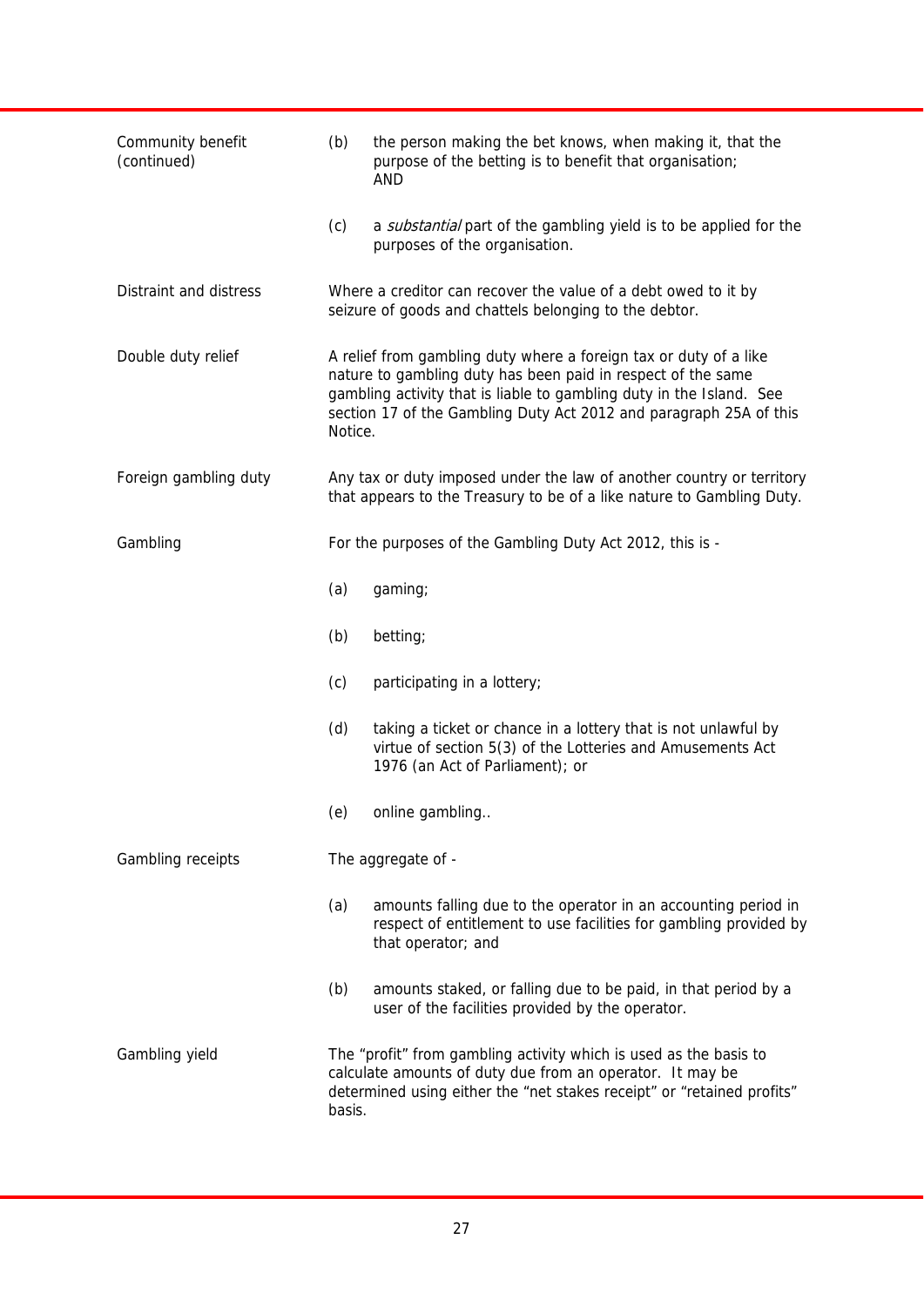| Group operator                      | Where two or more operators are treated as a single operator for<br>duty purposes. A group operator can be established where -                                                                                                                                                                           |
|-------------------------------------|----------------------------------------------------------------------------------------------------------------------------------------------------------------------------------------------------------------------------------------------------------------------------------------------------------|
|                                     | (a)<br>one of the operators controls each of the others; or                                                                                                                                                                                                                                              |
|                                     | (b)<br>one person (a body corporate or individual) controls all of<br>them.                                                                                                                                                                                                                              |
| Licensed                            | For the purpose of this Notice, licensed means holding the necessary<br>licence or permit from the Gambling Supervision Commission for the<br>type of activity a business is involved in, or the equivalent of such a<br>licence or permit issued by the competent authority in another<br>jurisdiction. |
| Linked games                        | Games offered by networked operators, being a type of gambling<br>access made available to users by two or more operators who jointly<br>provide the prizes or winnings for the games.                                                                                                                   |
| Linked progressive jackpot<br>games | Where an operator participates in arrangements under which a<br>number of operators who provide facilities contribute towards a fund<br>which is wholly used to provide prizes in connection with the use of<br>those facilities.                                                                        |
| Lottery                             | See section 5 of the Gambling Duty Act 2012.<br>For the purpose of the Act an operation is a lottery, irrespective of<br>how it is described, if -                                                                                                                                                       |
|                                     | (a)<br>users are required to pay in order to participate in the<br>operation;                                                                                                                                                                                                                            |
|                                     | (b)<br>in the course of the operation one or more prizes are allocated<br>to any user; and                                                                                                                                                                                                               |
|                                     | (c)<br>either -                                                                                                                                                                                                                                                                                          |
|                                     | (i)<br>the prizes are allocated by a process which relies wholly<br>on chance; or                                                                                                                                                                                                                        |
|                                     | (ii) the prizes are allocated by a series of processes and the<br>first of those processes relies wholly on chance.                                                                                                                                                                                      |
|                                     | A lottery may also be a process that requires persons to exercise skill<br>or judgment or to display knowledge is nevertheless treated for the<br>purposes of this section as relying wholly on chance if -                                                                                              |
|                                     | (a)<br>the requirement cannot reasonably be expected to prevent a<br>significant proportion of persons who participate in the<br>arrangement of which the process forms part from receiving a<br>prize; and                                                                                              |
|                                     | (b)<br>the requirement cannot reasonably be expected to prevent a<br>significant proportion of persons who wish to participate in that<br>arrangement from doing so.                                                                                                                                     |
| Net stakes receipts                 | The means of determining liability to duty by deducting winnings paid<br>(or due to be paid out) from gambling receipts received during an<br>accounting period.                                                                                                                                         |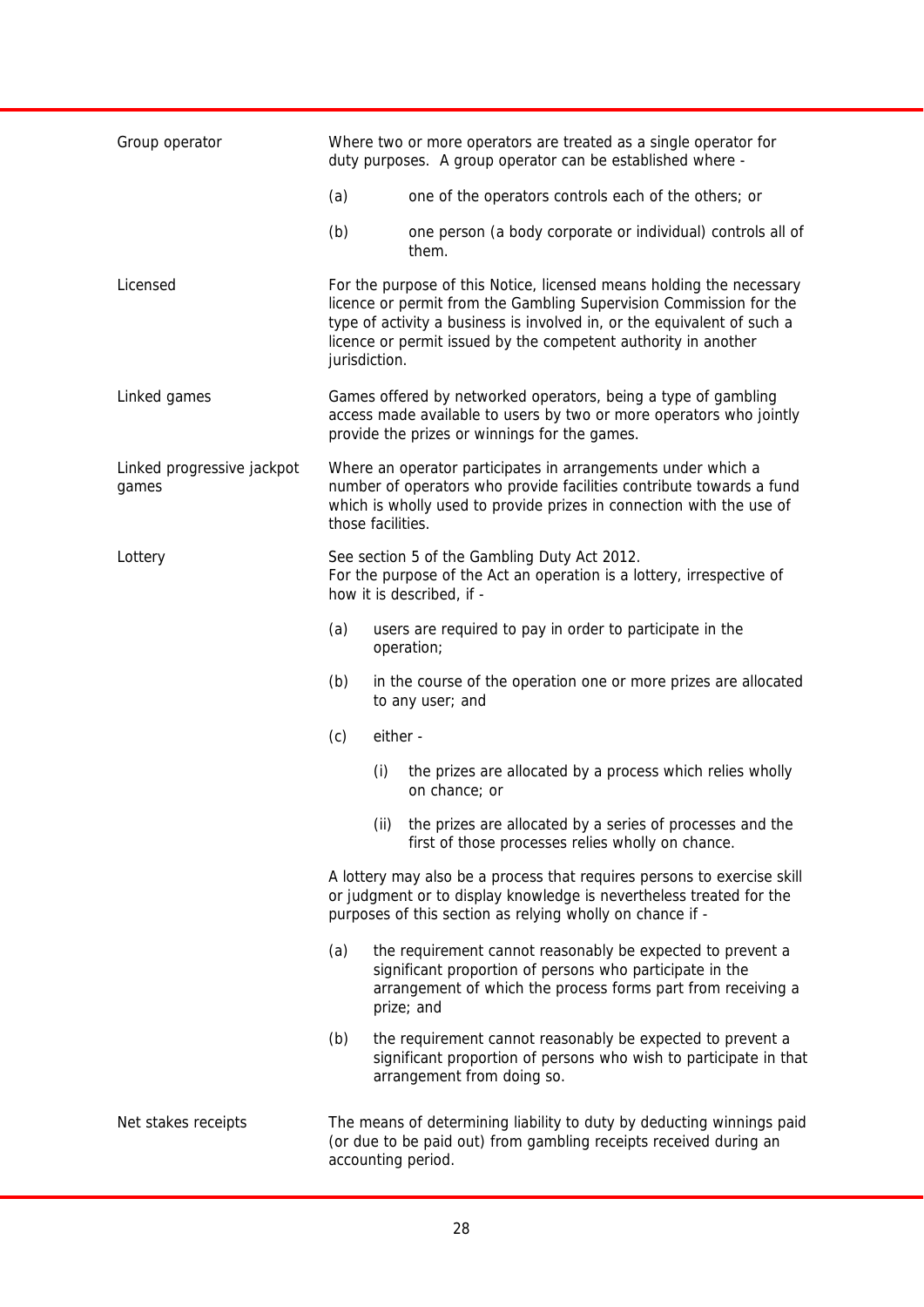| Networked operator  |     | Where two or more persons are treated as a single operator for the<br>purposes of accounting for duty, who have been approved for this<br>purpose by the Treasury, and offered linked games to users. |
|---------------------|-----|-------------------------------------------------------------------------------------------------------------------------------------------------------------------------------------------------------|
| On-course betting   |     | Betting on the outcome of an event at the site of that event on the<br>occasion when the event is to take place (e.g. bets on horse or dog<br>racing placed at the race track).                       |
| On-course bets      |     | Bets taken -                                                                                                                                                                                          |
|                     | (a) | at a licensed horse or dog race in the Island where both the<br>person placing the bet and the bookmaker accepting it are<br>present; or                                                              |
|                     | (b) | from an Island bookmaker, who is not present at the event,<br>but who makes hedged bets with a bookmaker who is present.                                                                              |
| On-course bookmaker |     | A person who carries on bookmaking at an authorised and licensed<br>event in the Island.                                                                                                              |
| Online gambling     |     | Has the same meaning given in section 1 of the Online Gambling<br>Regulation Act 2001 -                                                                                                               |
|                     | (a) | any gaming, where any player enters or may enter the game,<br>or takes or may take any step in the game, by means of a<br>telecommunication;                                                          |
|                     | (b) | the negotiating or receiving or any bet by means of a<br>telecommunication; or                                                                                                                        |
|                     | (c) | any lottery in which any participant acquires or may acquire a<br>chance by means of a telecommunication.                                                                                             |
| Operator            |     | The term used in the Gambling Duty Act 2012 -                                                                                                                                                         |
|                     | (a) | in gaming or a lottery, for a person who takes part in its<br>organisation, management or provision;                                                                                                  |
|                     | (b) | in betting, for someone who carries on any business involving<br>the negotiating or receiving of bets;                                                                                                |
|                     | (c) | a person who maintains, or permits to be maintained, a<br>computer or other device on or by means of which a game or<br>lottery is operated, or bets are received; or                                 |
|                     | (d) | for a betting intermediary.                                                                                                                                                                           |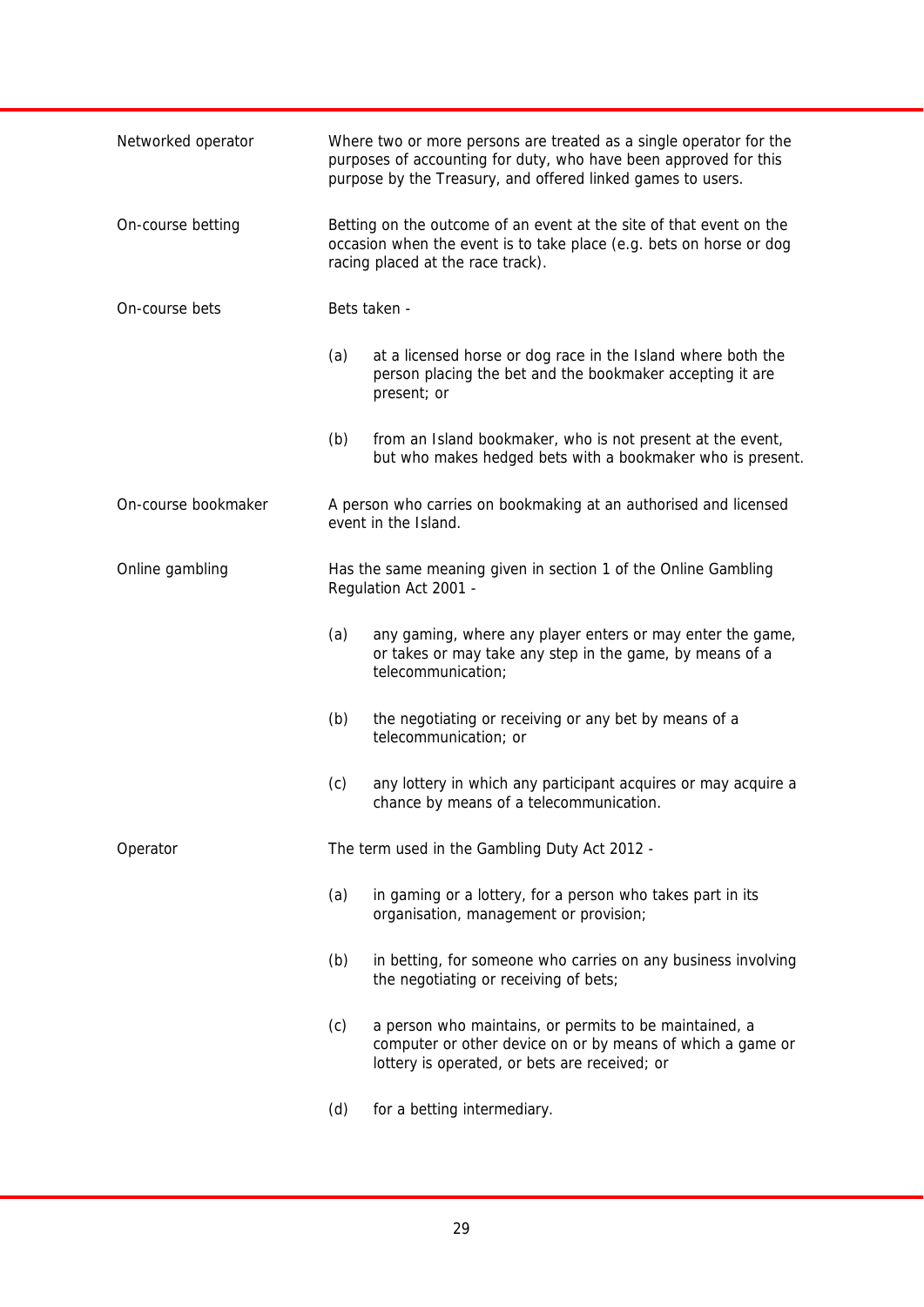| Pari-mutuel betting     | (also known as "mutual betting") is a betting system in which all bets<br>of a particular type are aggregated in a pool; any duty, commission<br>or handling charges are deducted, and the payout is calculated by<br>sharing the pool among all winning bets.                                                                                 |
|-------------------------|------------------------------------------------------------------------------------------------------------------------------------------------------------------------------------------------------------------------------------------------------------------------------------------------------------------------------------------------|
| Pool betting            | Has the meaning given by section 2 of the Pool Betting (Isle of Man)<br>Act 1961 -                                                                                                                                                                                                                                                             |
|                         | Wherever a number of persons make bets -                                                                                                                                                                                                                                                                                                       |
|                         | (a)<br>on terms that the winnings of such of those persons as are<br>winners shall be, or be a share of, or be determined by<br>reference to, the stake money paid or agreed to be paid by<br>those persons, whether the bets are made by filling up and<br>returning coupons or other printed or written forms, or<br>otherwise howsoever; or |
|                         | (b)<br>on terms that the winnings of such of those persons as are<br>winners shall be, or shall include an amount (not determined<br>by reference to the stake money paid or agreed to be paid by<br>those persons) which is divisible in any proportions amongst<br>such of those persons as are winners; or                                  |
|                         | (c)<br>on the basis that the winners or their winnings shall, to any<br>extent, be at the discretion of the promoter or some other<br>person,                                                                                                                                                                                                  |
|                         | and any other bet shall be deemed to be made by way of pool betting<br>unless it is a bet at fixed odds.                                                                                                                                                                                                                                       |
|                         | Betting that would have been liable to Pool Betting Duty in the Island<br>or in the UK is liable to Gambling Duty at the higher rate of 15%.                                                                                                                                                                                                   |
|                         | However, sponsored pool betting is not regarded as pool betting for<br>the purposes of the higher duty-rate, and some other forms of<br>gambling that may, incidentally, involve a pot or pool (such as<br>person-to-person poker) are not to be regarded as pool betting.                                                                     |
| Prize                   | In relation to a lottery, includes any money, articles or services<br>whether or not described as a prize and whether or not consisting<br>wholly or partly of money paid (or articles or services provided) to<br>members of the class among whom the prize is allocated.                                                                     |
| Punter                  | The customer of the operator; the person placing a bet, wager etc.                                                                                                                                                                                                                                                                             |
| Representative operator | Where there is a group operator or networked operator, the operator<br>in that group or network which has been designated as the one<br>responsible for submitting returns and making payment of duty.                                                                                                                                         |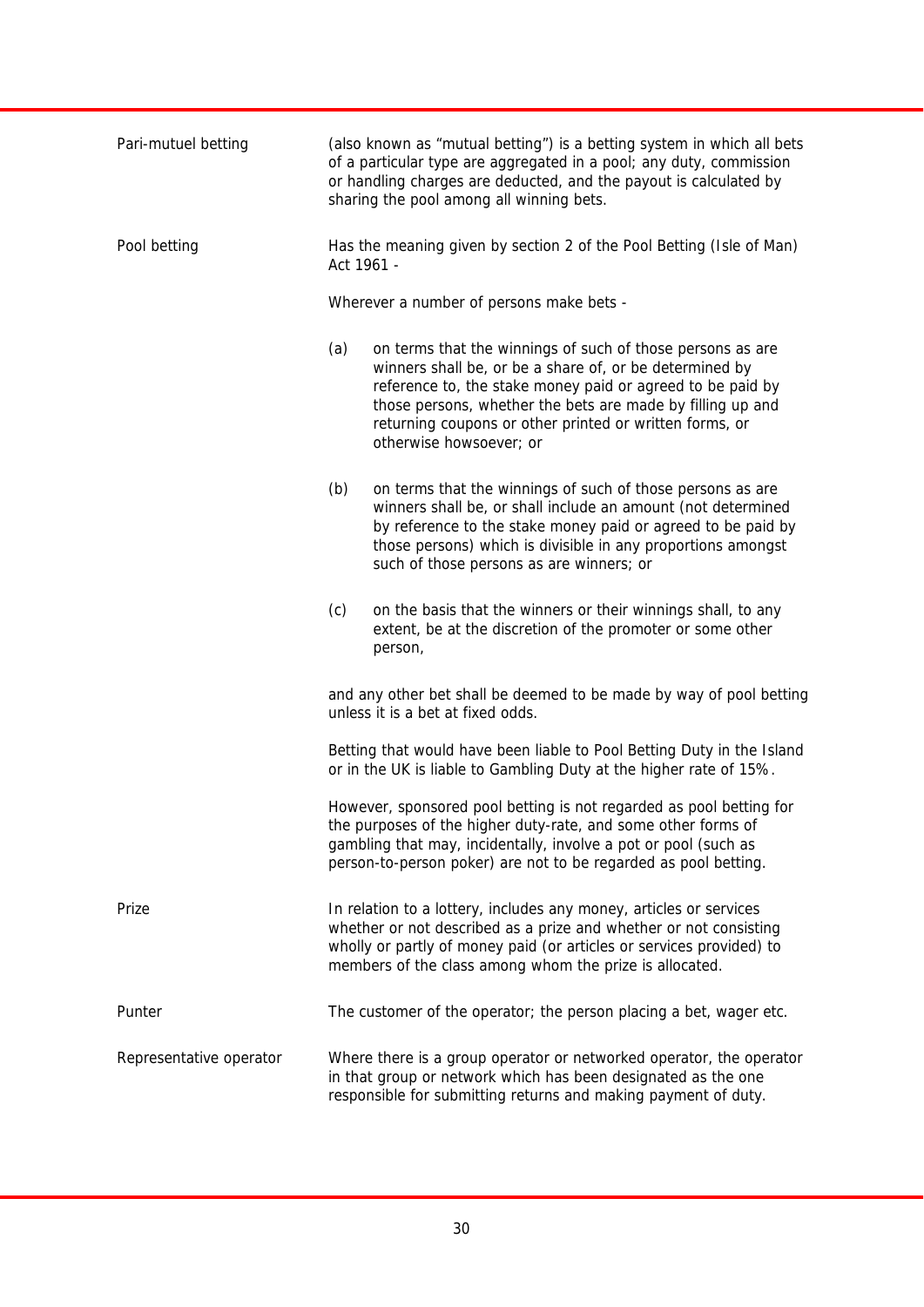| Retained profits         | The profit accruing to an operator in respect of a gambling operation<br>from participants (punters and other parties) in some form of<br>commission, entrance fee or other sum in consideration of being able<br>to so participate.                                                                                                                                                             |
|--------------------------|--------------------------------------------------------------------------------------------------------------------------------------------------------------------------------------------------------------------------------------------------------------------------------------------------------------------------------------------------------------------------------------------------|
|                          | For networked operators, the retained profits would be -                                                                                                                                                                                                                                                                                                                                         |
|                          | (a)<br>the share of the profits from gambling in the Island on the<br>network that is distributed to members of the network; and                                                                                                                                                                                                                                                                 |
|                          | (b)<br>any other sum paid in consideration of the operator being a<br>networked operator or the holder of such a licence.                                                                                                                                                                                                                                                                        |
| Return                   | Return detailing liability to Gambling Duty (and any over- or under-<br>payments or other adjustments).                                                                                                                                                                                                                                                                                          |
| Revenue trade provisions | The provisions of the customs and excise Acts relating to the<br>protection, security, collection or management of the revenues<br>derived from the duties of excise and contained in sections 121, 123<br>and 124A to 124G of the Customs and Excise Management Act 1986.<br>They apply in relation to Gambling Duty subject to the modifications<br>contained in the Gambling Duty Order 2013. |
| Sleepers                 | Bets made with a bookmaker for a race taking place in the future.                                                                                                                                                                                                                                                                                                                                |
| Sponsored pool betting   | A form of pool betting that is subject to Gambling Duty at the usual<br>rates of duty, and not the enhanced 15% rate. It uses totalisator<br>facilities approved for the purpose by the Treasury or provided on a<br>track by the person having management of that track.                                                                                                                        |
| Spread betting           | Spread betting involves betting on the outcome of a financial,<br>sporting or other event based on the "spread" quoted by the<br>operator. Customers can choose to "buy" at the top of the spread, or<br>to "sell" at the bottom.                                                                                                                                                                |
|                          | Winnings and losses are calculated by reference to the unit stake<br>times the difference between the final total and the buying or selling<br>price.                                                                                                                                                                                                                                            |
| Totalisator              | A system, mechanised or electronic, for pool betting whereby a<br>punter buys a ticket in a pool. A percentage deduction is made for<br>duty, expenses and profit; with the balance paid out in the form of a<br>dividend between successful punters.                                                                                                                                            |
| Track                    | A term covering premises which are used for races of any description,<br>athletic sports or other sporting events. A track occupier would be a<br>person that organises such a race or event.                                                                                                                                                                                                    |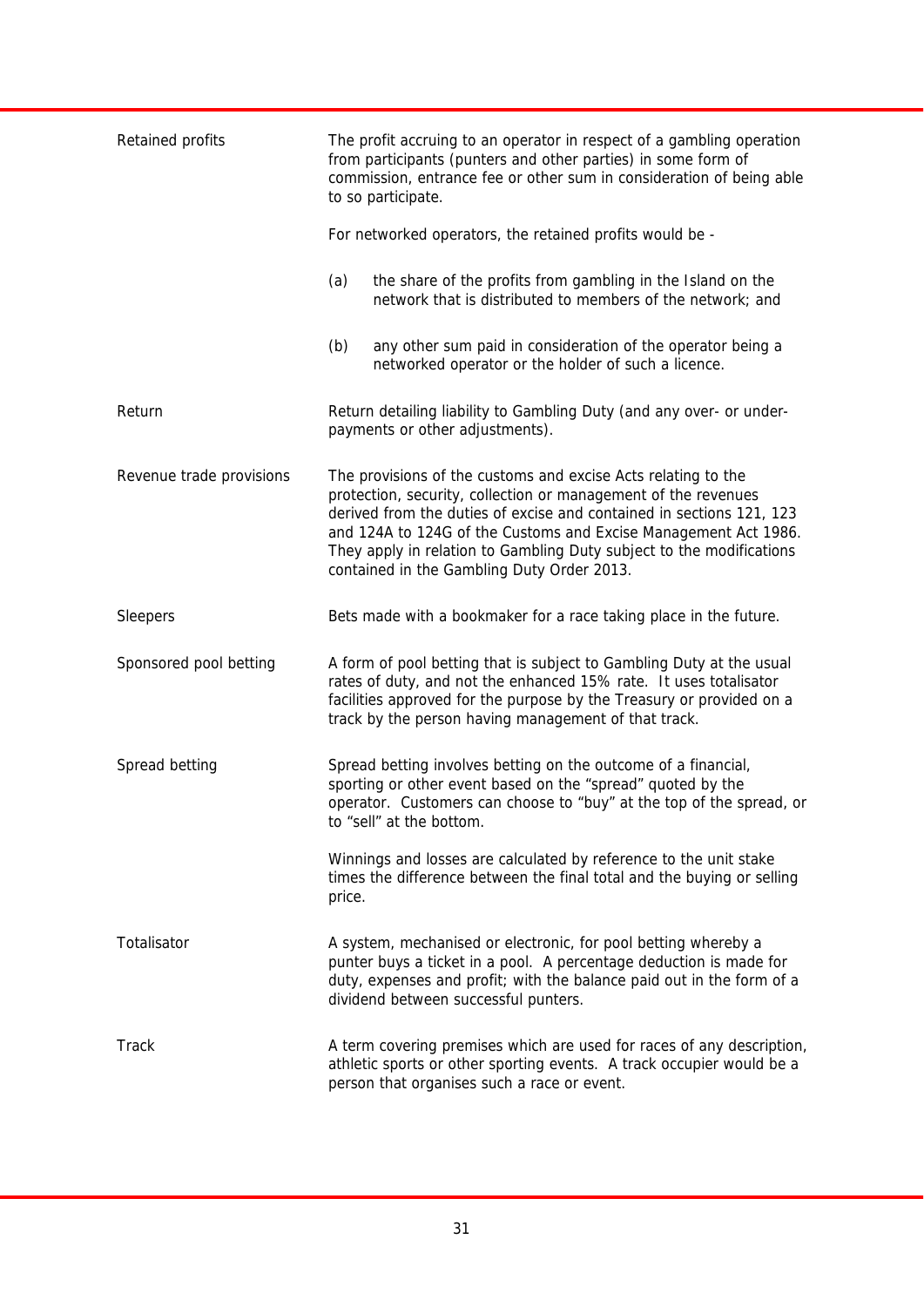Treasury warrant A form of warrant produced by Customs and Excise and signed by the Collector (or his deputy) that has the same status as a judgment of the High Court and which may be executed by a Coroner for the recovery of debts of gambling duty (and penalties and interest, plus any costs associated with the execution of the warrant). See sections 24 and 25 of the Gambling Duty Act 2012.

#### Privacy Notice

The Treasury collects information about you in order to administer taxation and carry out other functions for which it is responsible (e.g. National Insurance, customs and excise duties, property rates, social security benefits, state pensions and legal aid etc.), and for the detection and prevention of crime.

Whilst that information will primarily be provided by you, where the law allows we may also get information about you from other organisations, or give information about you to them. This may be to check the accuracy of the information provided, prevent or detect crime or protect public funds in other ways. These organisations may include other government departments, the police and other agencies.

To find out more about how we collect and use personal information, contact any of our offices or visit our website at: https://www.gov.im/about-the-government/departments/the-treasury/privacy -notice/